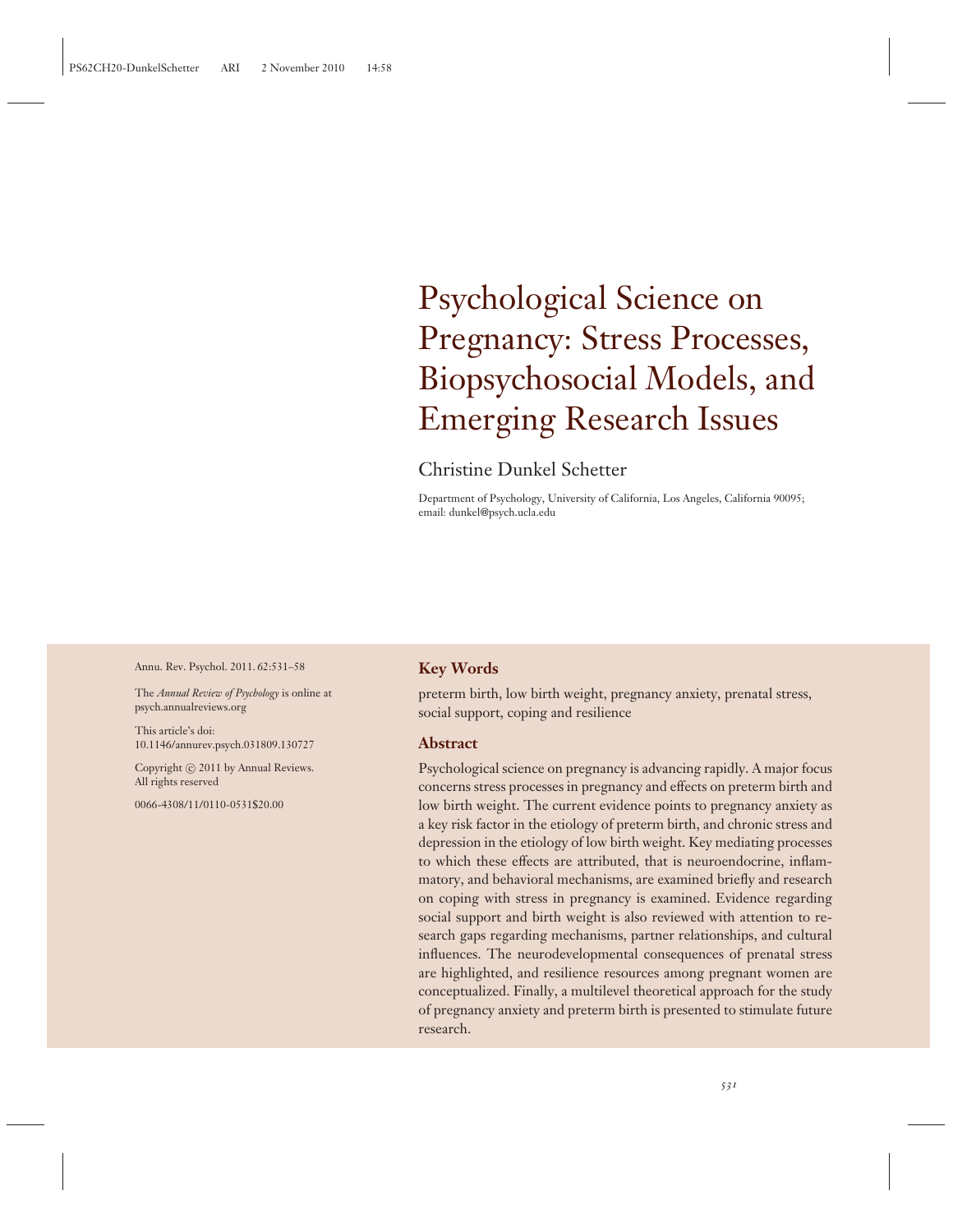## **Contents**

| 533                              |
|----------------------------------|
| 534                              |
| 535                              |
| 536                              |
|                                  |
| 538                              |
| 539                              |
|                                  |
| 540                              |
|                                  |
|                                  |
| 541                              |
|                                  |
| 542                              |
|                                  |
|                                  |
| 542<br>.                         |
|                                  |
| 543                              |
|                                  |
| 544                              |
|                                  |
| 544                              |
|                                  |
| 544                              |
|                                  |
| 545                              |
|                                  |
| 547                              |
|                                  |
| of Pregnancy Anxiety and PTB 547 |
| 549                              |
|                                  |

#### **BACKGROUND**

The stereotypical image of the experience of pregnancy is as a happy and joyful time in life when a mother and her partner are expecting a child they planned to have and that they

*532 Dunkel Schetter*

are well prepared to love and nurture. Most early psychological research on pregnancy actually studied samples that conform to this stereotype—married, middle-class, and affluent women recruited in private health-care settings. The fact, however, is that pregnancy for many women today is an experience characterized by a lack of adequate resources, both socioeconomic and psychosocial, and the presence of many stressors such as work and family responsibilities that make pregnancy a distant reflection of the ideal prototype. Indeed, there is tremendous variability in the experiences of pregnant women as a function of many factors at multiple levels of analysis including an expectant mother's emotional state, her health and physical condition, where she lives, her socioeconomic status, whether her partner is involved in the pregnancy, and the availability of social support. Thus, one cannot characterize the psychological experiences of pregnancy in any single way for women as a whole. Many of the progressive physiological changes that take place in pregnancy are universal and may generate emotional effects that can make at least the first trimester of pregnancy trying. These changes are well established. Yet the sources of variability in physiology and emotions during pregnancy and in pregnancy outcomes are less well known. Thus, it behooves psychological scientists to consider the major biopsychosocial and sociocultural sources of variation among women and their effects on maternal health and well-being. In addition, the effects of differences in maternal experiences on the developing fetus and infant are beginning to emerge more clearly. A growing body of research over the past decade has established that maternal experiences in pregnancy have extensive effects on the fetus and offspring, which may persist throughout the lifespan.

The purpose of this review is to highlight active areas of research on pregnancy within the domain of psychological science and to point to some emerging themes. In particular, it contains an overview of research on stress processes in pregnancy and the effects on two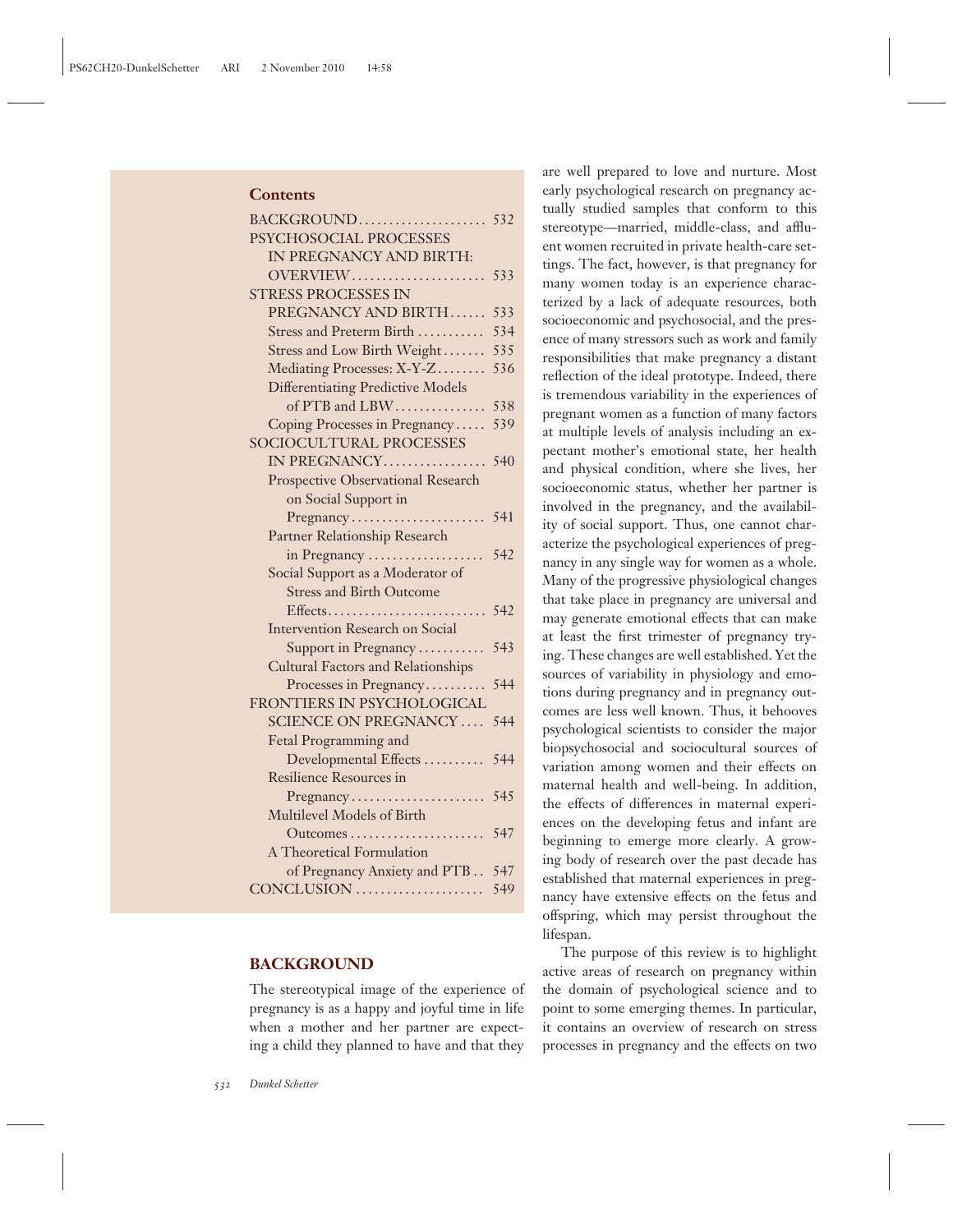birth outcomes, preterm birth (PTB) and low birth weight (LBW), and on the mediating processes to which the effects of stress on these outcomes are most often attributed. It also reviews the role of social processes in pregnancy including social support, partner relationships, and cultural factors, and research on maternal coping. Finally, areas of emerging interdisciplinary science are highlighted wherein psychological research is playing a major role. These are the fetal and neurodevelopment effects of prenatal stress and anxiety, resilience resources in pregnancy, and multilevel analyses of pregnancy and birth outcomes. Due to space limitations, some topics are touched upon only briefly with sparse referencing, but relevant reviews and example research studies are cited that provide some direction for scholarly pursuit.

PTB and LBW are major health problems. Defined as birth before 37 weeks gestation (PTB) and weight at birth of 2,500 grams or less (LBW), these birth outcomes occur in 8% to 12% of all pregnancies worldwide, with strikingly high rates in the United States compared to other industrialized nations (Goldenberg et al. 2008). Moreover, these rates are disproportionately high among some subgroups in the U.S. population; African Americans have roughly twice the rates of most other groups even after controlling for socioeconomic status (SES) and other confounding factors. The potential adverse consequences of PTB and LBW are reviewed elsewhere (e.g., Aarnoudse-Moens et al. 2009, Behrman & Butler-Stith 2006); briefly, these critical indicators of newborn health pose risks of infant mortality, various infant and early childhood health problems, and a range of developmental abnormalities that increase as gestation and birth weight decline. There are many known and hypothesized psychosocial risk factors, and there are considerable psychological consequences for families, both of which bring psychological scientists to the multidisciplinary arena in which these phenomena are now studied.

## **PSYCHOSOCIAL PROCESSES IN PREGNANCY AND BIRTH: OVERVIEW**

A multilevel approach to understanding any health outcome includes individual, social relationship, sociocultural, and community levels of analysis (Dunkel Schetter & Lobel 2010). In the context of pregnancy, relevant individual-level factors influencing birth outcomes are medical (e.g., historical and current medical conditions); genetic; neuroendocrine profiles; behavioral; stress and emotion; and coping behavior, styles, and resources. Relationship-level analyses include social network, social support, partner relationship, family, and intergenerational influences. Sociocultural-level analyses include race/ethnicity, nativity, acculturation, SES, and cultural norms and values. Community-level factors include the physical environment, characteristics of neighborhoods, health-care access and quality, and related geographical factors. Each of these has received attention in past research on pregnancy, with a stronger emphasis historically on medical and behavioral risk, and recent emphasis on sociocultural and community factors. The focus here is on several of these factors at more than one level centering around the key concept of stress. Research on stress and emotions in pregnancy has been growing rapidly for two decades and is a timely topic for consideration.

## **STRESS PROCESSES IN PREGNANCY AND BIRTH**

The study of stress in pregnancy became of interest because many other approaches to the prediction of adverse birth outcomes did not adequately identify which women would deliver their infants early or have babies that were too small for their gestation (Lu & Halfon 2003). Some of the stressors that may affect women in pregnancy are financial problems, strain in intimate relationships, family responsibilities, employment conditions, and pregnancyrelated concerns. Despite major challenges in

## **Birth outcomes:**

refers to medically defined and clinically significant birth endpoints including low birth weight and preterm birth

#### **Preterm birth**

**(PTB):** birth before 37 weeks gestation due to early labor, early rupture of fetal membranes, induced labor, or elective surgical delivery

**Low birth weight (LBW):** weight of an infant at birth of less than or equal to 2,500 grams

**SES:** socioeconomic status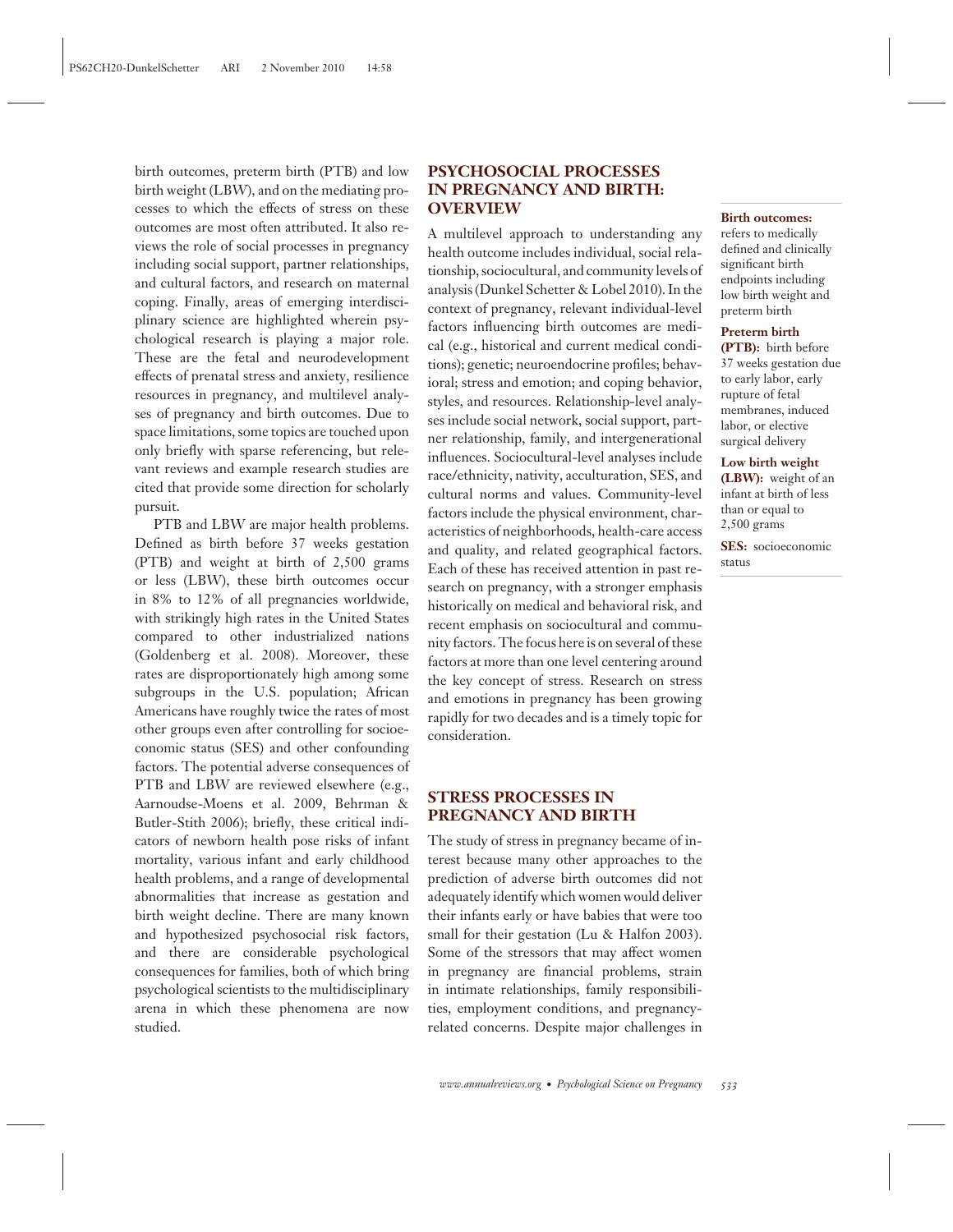**Gestational age/gestational length (GA/GL):**

number of weeks gestation at birth, determined from calculating the date of conception by ultrasound and by last menstrual period; 40 weeks is a full gestational length

defining and measuring stress (Cohen et al. 1995), methodological issues involving study designs and samples, and lack of strong theoretical models, there now exists a strong body of research documenting the important contributions of stress and emotions in pregnancy to specific outcomes during pregnancy and birth.

#### **Stress and Preterm Birth**

Dunkel Schetter & Glynn (2010) provide a systematic review of the strongest evidence on stress and PTB organized by type of stress. More than 80 investigations were reviewed, of which a majority had prospective designs, larger samples, and validated measures. Of the 14 published studies assessing major life events in pregnancy, nine reported significant effects on when a baby is born [PTB or gestational age/gestational length (GA/GL)]. Women who experienced major life events such as the death of a family member were at 1.4 to 1.8 times greater risk of PTB. A second, smaller group of studies is on catastrophic community-wide disasters such as earthquakes or terrorist attacks. Two-thirds of these (six of nine) showed significant effects on GA/GL or PTB. A third topic of research is on chronic stress, including studies on general strain, household strain, and length and severity of homelessness. In all five of these studies, chronic stress predicted PTB. Finally, a majority of the investigations on neighborhood stressors such as poverty and crime (seven of eight) also indicated significant effects on GA/GL or PTB.

In comparison, none of four studies on daily hassles measured with standard scales had significant effects on birth outcomes, although none used diary methodologies that would provide the most accurate information. Fewer than half of the studies using standard scale measures of perceived stress found significant effects on PTB or GA/GL (5 of 11 studies). Using perceived stress measures in combination with other stress measures, however, predicted PTB in some of these studies (Lobel et al. 1992, 2008; Zambrana et al. 1999). For example, in a study of 927 low-income pregnant women of Mexican origin or descent who were giving birth for the first time and who were interviewed in the second trimester, women with high-stress composite scores (perceived stress, state anxiety, and life events) had more than 2.5 times the risk of PTB (OR =  $2.70$ , CI 1.23, 5.93) compared to low-stress women when controlling for age, acculturation, and medical risk (Dunkel Schetter et al. 2010a, Zambrana et al. 1997),

In summary, stress exposures such as life events, major catastrophes, chronic strain, neighborhood stress, and multiple stressors appear to contribute independently to the risk of PTB. However, the precise forms of stress that are most potent are not easy to identify from the studies described. In contrast to the studies of stressful exposures, only 3 of 14 studies on depressed mood or symptoms of trauma indicate effects on or PTB. Thus, evidence points to major stressors and not depression as a primary risk factor for PTB.

**State anxiety and pregnancy anxiety.** State anxiety has been significantly related to GA/GL or PTB in 7 out of 11 studies, but only in combination with other measures or in subgroups of the sample (e.g., Catov et al. 2009). Roesch et al. (2004) used multidimensional modeling techniques to untangle the effects of state anxiety, pregnancy anxiety, and perceived stress on GA, each measured at three different times in pregnancy. All three forms of stress predicted timing of birth, controlling for medical and demographic risk factors, but pregnancy anxiety was the only significant predictor when all three were tested in the same model. Pregnancy anxiety assessed by only four adjectives (feeling anxious, concerned, afraid, or panicky about the pregnancy) as early as 18 weeks in pregnancy predicted when the baby was born.

In fact, there is surprisingly convergent evidence across studies of diverse populations regarding the adverse effects of pregnancy anxiety on PTB (Dunkel Schetter 2009, Dunkel Schetter & Glynn 2010). Pregnancy anxiety is a distinct syndrome (Huizink et al. 2004), defined here as fears about the health and well-being of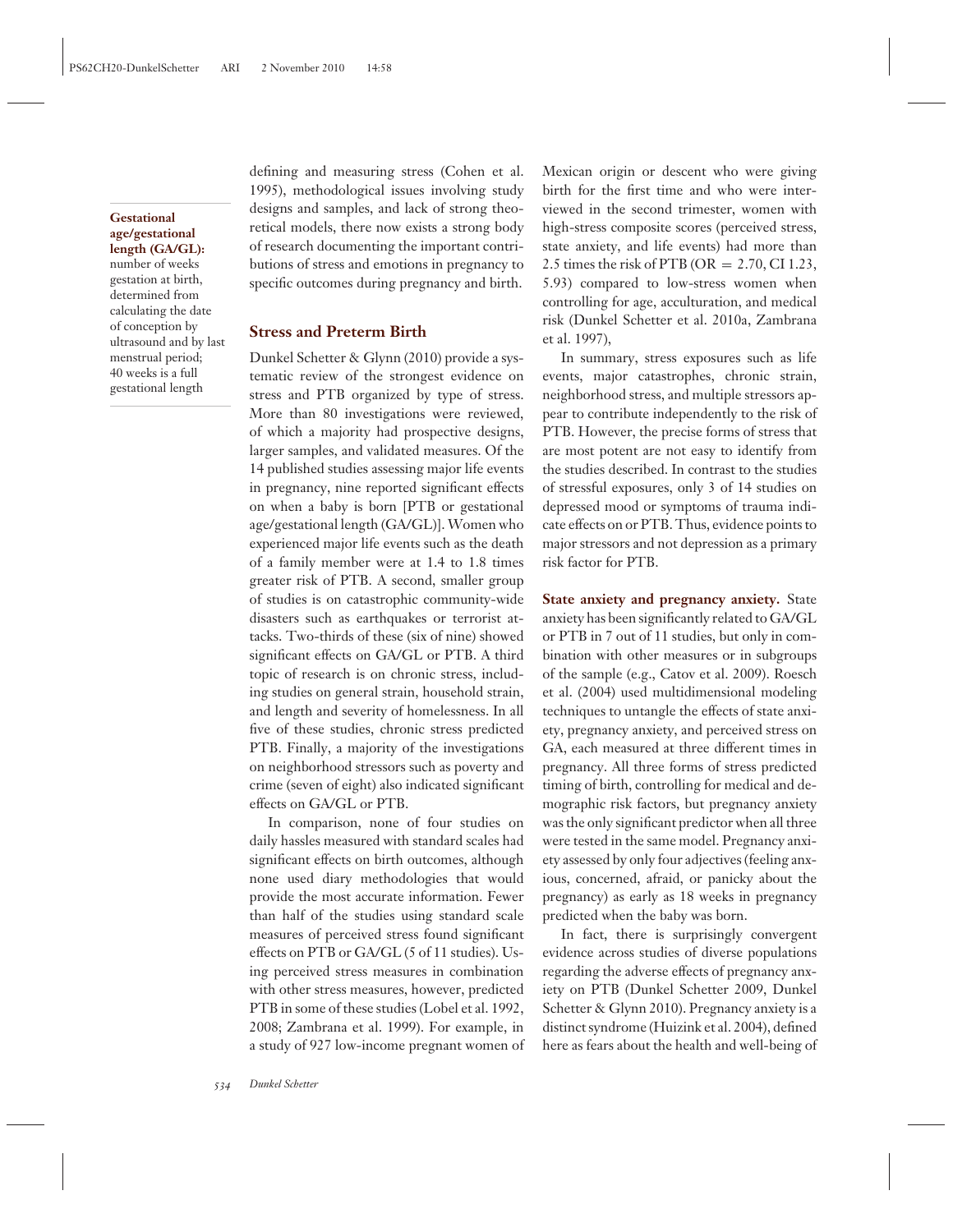one's baby, the impending childbirth, of hospital and health-care experiences (including one's own health and survival in pregnancy), birth and postpartum, and of parenting or the maternal role. It represents a particular emotional state akin to state anxiety but more contextually based in that it is specifically rooted in concerns among pregnant women about their pregnancy. Ten or more prospective studies have been conducted on pregnancy anxiety, all of which report significant effects on the timing of birth. Many of these are programmatic studies conducted over the past 15 years (e.g., Rini et al. 1999, Roesch et al. 2004, Wadhwa et al. 1993). For example, pregnancy anxiety was assessed with a 10-item scale that reflected anxiety about the baby's growth, loss of the baby, and harm during delivery, and a few reverse-coded items concerning confidence in having a normal childbirth (Rini et al. 1999). These items in combination with state anxiety formed a latent prenatal anxiety factor that predicted GA/GL controlling for medical risk factors, ethnicity (Latina or white), education, and income. Of note, these results were also independent of the effects of several individual differences (mastery, self-esteem, and optimism).

Three large, well-controlled, prospective studies in different geographical regions have replicated these results using some of the same pregnancy anxiety measures. One investigation in North Carolina found that pregnancyrelated anxiety in mid-pregnancy predicted spontaneous PTB in a sample of nearly 2,000 pregnant women (58% white and 36% African American) controlling for a wide range of confounding variables (Dole et al. 2003). A second study of 1,820 women in Baltimore (two-thirds of whom were African American) also found that high pregnancy anxiety significantly increased the risk of PTB (Orr et al. 2007; see also Catov et al. 2009). The most recent study involved 4,885 births over five years in Montreal, of which 207 were preterm (Kramer et al. 2009). Extensive measures of stress and related psychosocial factors were completed mid-pregnancy. Only pregnancy anxiety, however, predicted spontaneous PTB;

women with high pregnancy anxiety were 1.5 times at greater risk of an early delivery, controlling for sociodemographic covariates and medical and obstetric risks. Effects persisted after perceptions of pregnancy risk were controlled, which addresses the issue of confounding of pregnancy anxiety with realistic worries over high-risk pregnancies.

This evidence is unusually conclusive indicating that pregnancy anxiety (PrA) predicts the timing of delivery seemingly in a linear manner; further, it predicts risk of spontaneous PTB, with meaningful effect sizes across studies that are comparable to or larger than effects of known risk factors such as smoking and medical risk. Furthermore, these effects hold for diverse ethnic groups, including large samples of African Americans, Hispanics, and whites. The consistency of these findings paves the way for investigating the antecedents and correlates of PrA, mechanisms of effects, and available treatments.

#### **Stress and Low Birth Weight**

A second area of developing convergence concerns effects of stress on infant birth weight. Infants born preterm are often of LBW. However, birth weight is also determined by the rate of fetal growth, meaning that infants carried to term can also be born with LBW. It has been estimated that two-thirds of LBW infants are born preterm. Past studies of fetal growth, fetal or intrauterine growth retardation (IUGR), and birth weight as they relate to psychological factors point to the role of maternal depressive symptoms (Field et al. 2006). Dunkel Schetter & Lobel (2010) reviewed the strongest available research on possible influences of maternal stress and emotion on fetal growth and birth weight and concluded that the evidence is most consistent regarding the effects of maternal depressive symptoms and general distress during pregnancy on reduced infant birth weight. All seven studies reviewed showed relatively large effects of maternal depressive symptoms or mood on infant birth weight—up to four times the risk

**Pregnancy anxiety (PrA):** anxiety during pregnancy that pertains to the pregnancy, birth, and subsequent parenting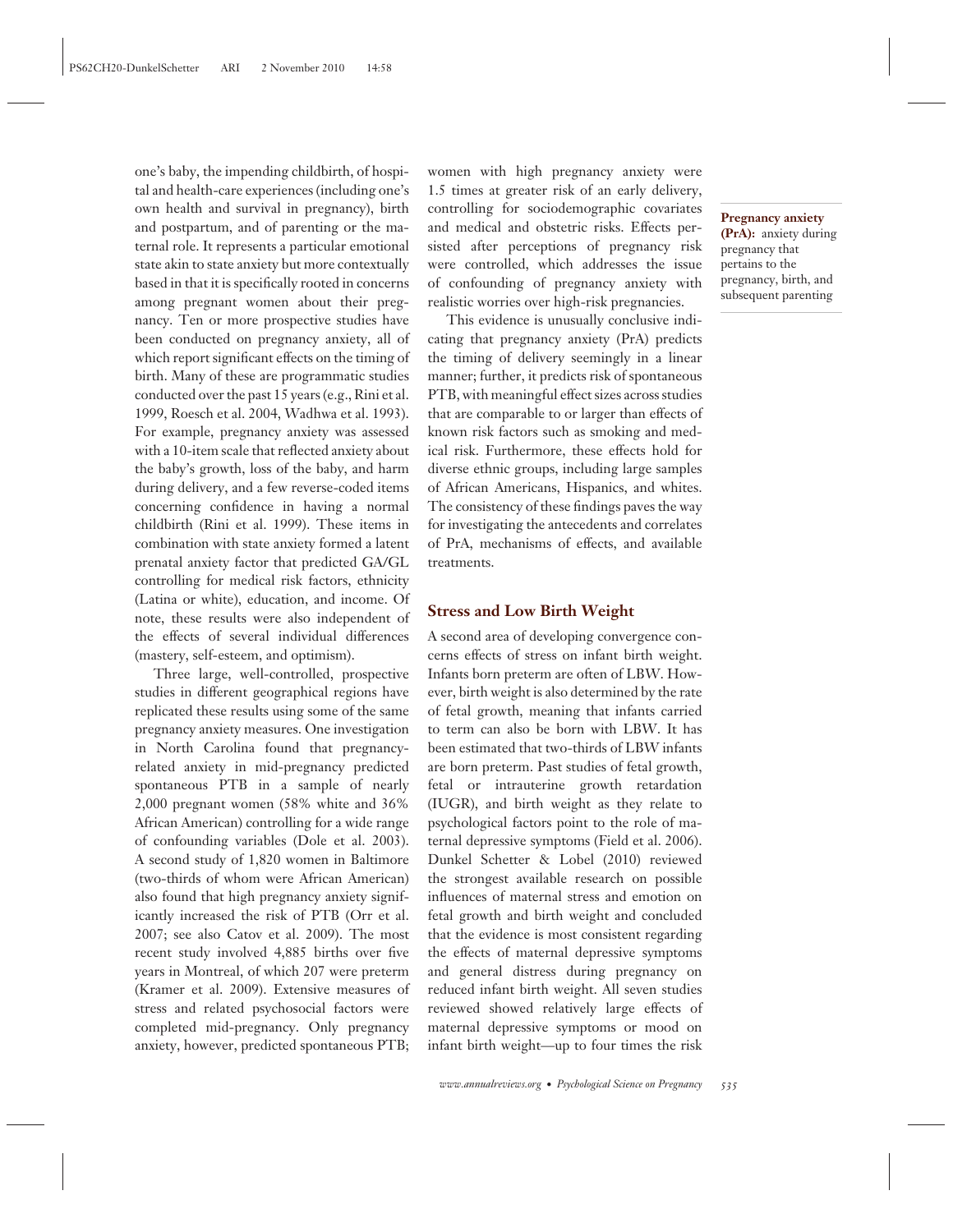compared to infants born to nondepressed women. The largest effects occurred among low-income or low-social-status women and women of color, suggesting interactions of depressed mood with SES, race, and ethnicity.

A pertinent question is whether these effects of depression on birth weight are attributable mainly to pregnant women who have depressive disorders having higher risk of adverse outcomes or whether they reflect a dose-response effect of depressive symptomatology on birth weight. Most studies either exclude women with psychiatric disorders or have very low rates of them in the sample, but a few studies and reviews (Alder et al. 2007, Ross & McLean 2006) address this issue. In a population-based retrospective cohort study of more than half a million births in California using hospital discharge data, psychiatric diagnoses predicted LBW adjusted for marital status, ethnicity, and adequacy of prenatal care (Kelly et al. 2002), but the study did not disaggregate by type of disorder. In a second study of 1,100 women who were screened for psychiatric disorders during pregnancy (Rogal et al. 2007), mothers with a depressive disorder had significantly higher risk of giving birth to a LBW infant  $(OR = 1.82)$ . However, a third populationbased study of 1,465 Swedish women with depressive and anxiety disorders during the second trimester found no differences in birth outcomes compared to healthy women (Andersson et al. 2003). Thus, at present, it appears that LBW may be more common in women with psychopathology, which is consistent with the other evidence on depressed mood and LBW. However, existing studies need followup with attention to the type and severity of mood disorder, distinctions between symptoms of depression and symptoms of pregnancy, and attention to psychiatric medication use. In population studies, the full range of depressive symptoms should be examined to determine whether effects on birth outcomes are linear. Future studies can address some of these pertinent questions and can inform efforts to screen pregnant women in prenatal care for mood disorders.

Chronic stressors are also robust predictors of birth weight (Dunkel Schetter & Lobel 2010, Rich-Edwards & Grizzard 2005). For example, chronic stressors such as unemployment and crowding predicted 2 to 3.8 times the risk of LBW among 1,363 pregnant low-income women in the Midwest (Borders et al. 2007). One source of chronic stress and strain is perceived racism and discrimination, not only during the pregnancy itself but also prior to it, and not only from personal exposures but also vicarious exposures in addition to personal exposures (Parker-Dominguez et al. 2005). All of eight studies available on racism demonstrated that race-related stressors prospectively predicted birth weight, especially in African American women (reviews in Dunkel Schetter & Lobel 2010, Giscombe & Lobel 2005). Thus, depression, chronic strain, and racism are important to study further, considering their apparent role in the etiology of LBW. However, future studies must examine them in combination because they are likely to be highly confounded. Investigations of chronic stress and racism do not usually control for depressive symptoms, yet depression may be an important mechanism whereby the effects of exposure to chronic stress and racism influence fetal growth and birth weight, likely to occur via downstream physiological and behavioral mechanisms, as discussed below.

## **Mediating Processes: X-Y-Z**

Psychological science on stress, health, and disease in general currently emphasizes mechanisms underlying relationships between psychosocial variables and health outcomes (Miller et al. 2009). Some researchers have used a simple heuristic to label mechanisms (Y) linking a psychosocial factor (X) with a health outcome (Z) (Kemeny 2003a,b). Regarding the links between prenatal stress (X) and birth outcomes (Z), considerable attention has focused on the Y component in both animal and human research paradigms. The primary hypothesized biopsychosocial mechanisms of both PTB and LBW are neuroendocrine,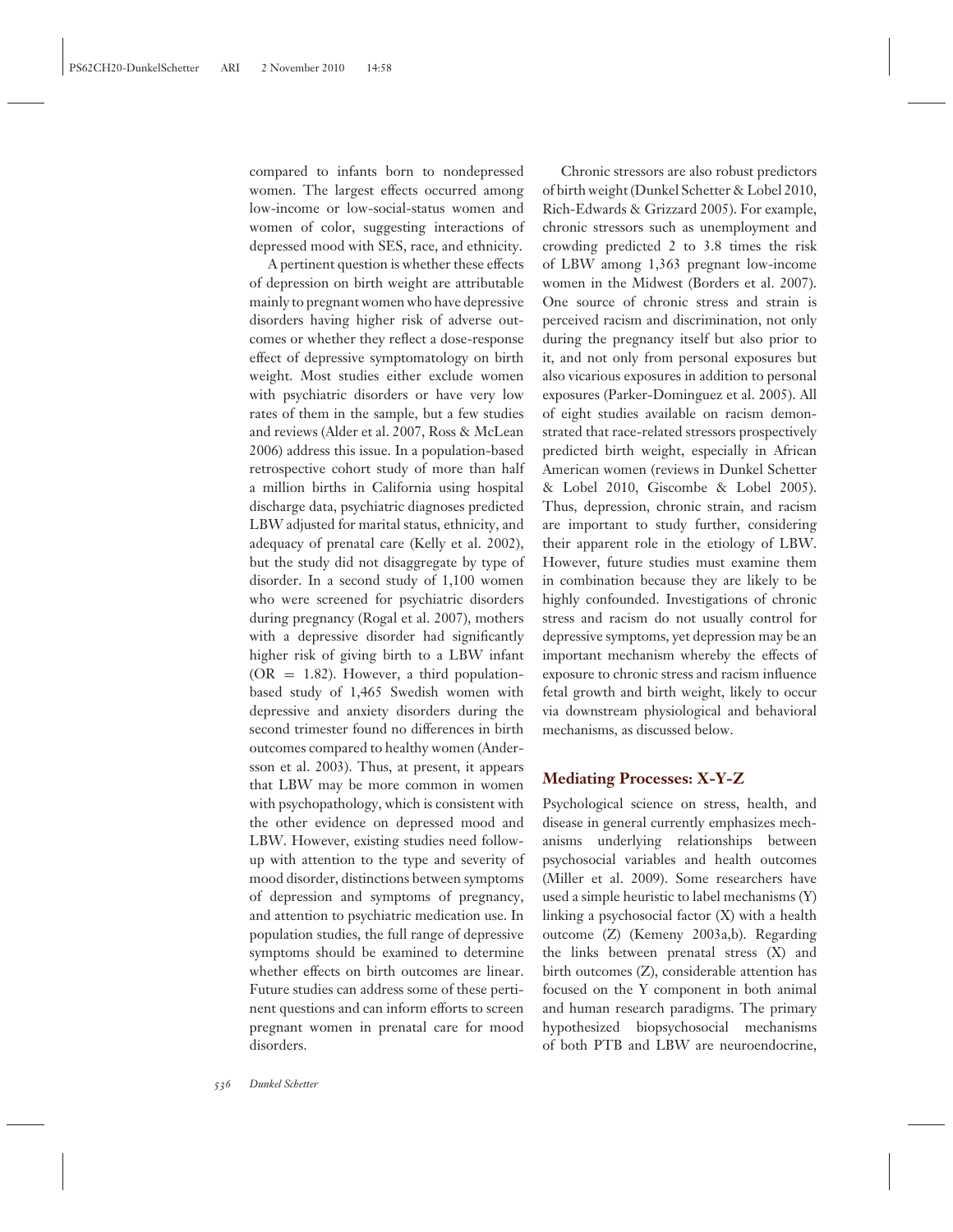inflammatory/immune, and behavioral (Hobel et al. 2008). A smaller subset of PTBs is attributed to vascular factors (see Dunkel Schetter & Glynn 2010); notably, vascular factors are particularly important in fetal growth. The majority of research has been on the first two physiological mechanisms on PTB. In comparison, considerably less biopsychosocial research has been conducted on the mechanisms linking stress and LBW. It has been thought that stress may be associated with lack of oxygen to the fetus (hypoxia), adversely affecting fetal growth, a topic worth further attention.

**Neuroendocrine-mediating processes.** Up to one-quarter of preterm births are attributed to the influence of stress on neuroendocrine mechanisms. It has been hypothesized that a key pathway from stress to PTB involves activation of the hypothalamic-pituitary-adrenal (HPA) axis of the mother as a result of maternal stressors. Evidence consistent with this hypothesis is reviewed elsewhere (Behrman & Stith-Butler 2006, Dunkel Schetter & Glynn 2010, Sandman et al. 1997). Illuminating research with sheep and other species has shown that the maternal HPA axis is progressively activated in normal pregnancy and is instrumental in the onset of normal labor. Further, the exponentially increasing release of corticotropinreleasing hormone (CRH) from the placenta (pCRH) plays a central role in initiating a cascade of effects leading to labor, which has been referred to as the placental clock (Smith 1999, Smith et al. 2009). Human research points to maternal HPA activation and early pregnancy rises in pCRH in response to maternal stress or negative affect as pathways to PTB (Hobel et al. 1999, Sandman et al. 2006, Wadhwa et al. 1996). However, only a few human studies provide evidence of mediation of the effects of maternal stress or negative affect on earlier delivery via pCRH. For example, there is some evidence that pregnancy anxiety or concern about the pregnancy may be associated with changes in HPA function (McCool et al. 1994, Obel et al. 2005) that mediate effects on early birth (Mancuso et al. 2004). These mechanisms are extraordinarily complex and difficult to study, and they remain under active investigation and scrutiny. For example, CRH assays are difficult to do and expensive. In addition, ethnic and racial differences in HPA activity in pregnancy appear to exist (Glynn et al. 2007, Suglia et al. 2010). Although the bulk of work has been on HPA involvement in PTB, some evidence is consistent with HPA involvement in fetal growth and LBW (e.g., Diego et al. 2006, Field et al. 2006). For example, a study of stress hormones in maternal blood at 15, 19, 25, and 31 weeks gestation showed effects on fetal neurodevelopmental maturation independent of gestational length (Ellman et al. 2008).

**Inflammatory and immune-mediating processes.** As is well known, human neuroendocrine and immune processes are integrally related. A majority of PTBs have been attributed to inflammatory pathways (Goldenberg et al. 2000). Inflammation is a process by which tissues respond to various insults through upregulation of chemokines, cytokines, and other complex responses. During pregnancy, the balance of particular types of cytokines (Th2, Th1) shifts over the course of gestation, and when abnormal, may initiate and intensify the amount of proinflammatory cytokine production. These processes are detailed in full elsewhere (Challis et al. 2009). Maternal and placental hormones affect these inflammatory pathways.

Infections of the reproductive and urinary tracts, sexually transmitted diseases, systemic infections, and even periodontal disease in mothers pose risk of PTB. Stress is a wellknown contributor to inflammation in general (Cohen & Herbert 1996). In pregnancy, this is an active area of inquiry (reviews in Coussons-Read 2003, Coussons-Read et al. 2003,Wadhwa et al. 2001). However, definitive studies linking stress, inflammation, and PTB have not been published. High levels of prenatal stress have been associated with elevated proinflammatory cytokines and C-reactive protein (Coussons-Read et al. 2003, 2005, 2007).

#### **Hypothalamicpituitary-adrenal (HPA) axis:** one of

two basic biological systems involved in the classic stress response, a response to stress with various hormones that are responsible for preparing the body to fight or flee

#### **Corticotropinreleasing hormone**

**(CRH):** a peptide that is one of the key components in the stress response. CRH is released by the hypothalamus in response to stressful stimuli, which activates a cascade of other hormonal releases from the pituitary and adrenal glands. During pregnancy, it is released by the placenta and is thought to play an important role in the timing of onset of parturition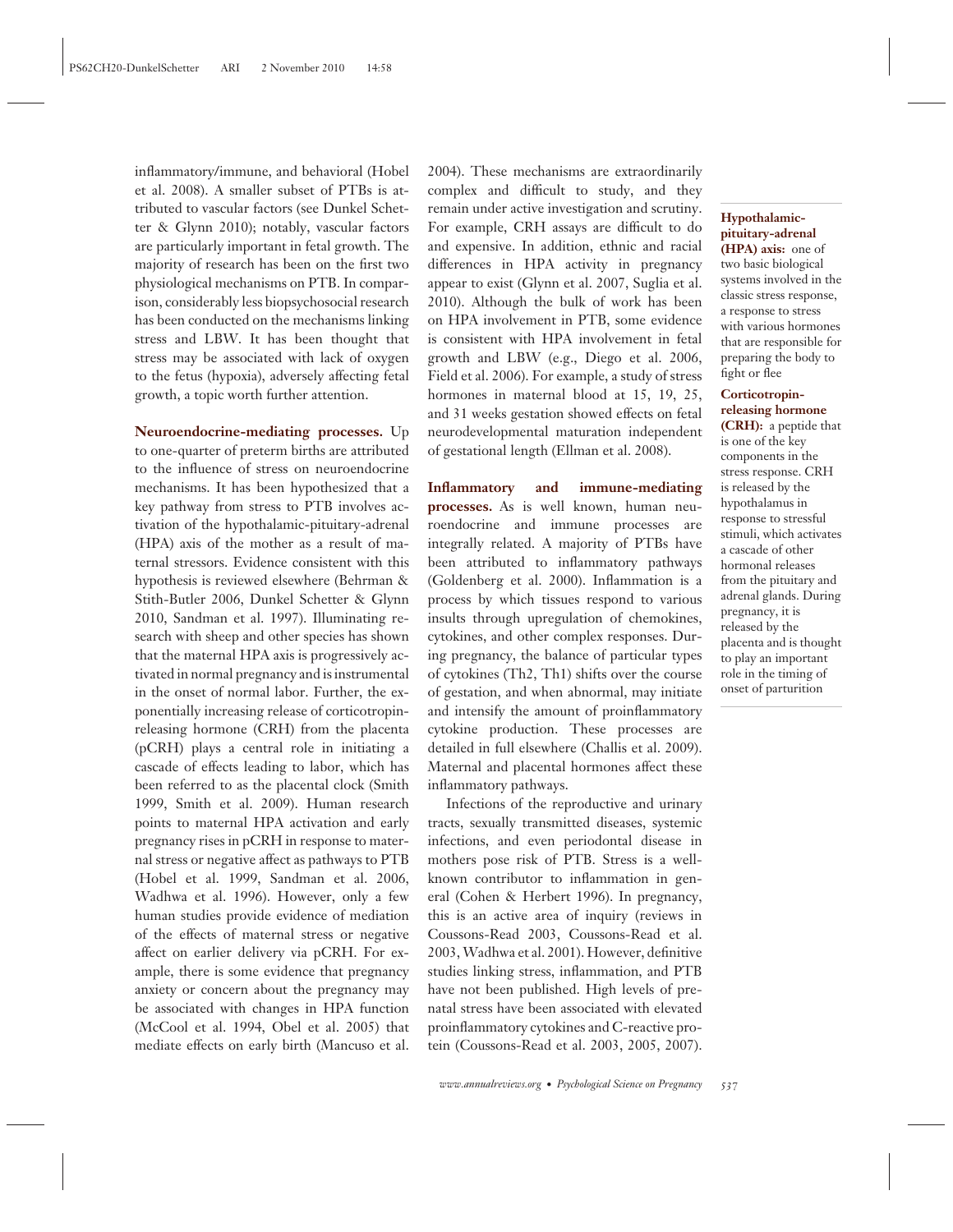**Small for gestational age (SGA):** infant with birth weight that is low relative to length of gestation or gestational age compared to population-based statistical data (below the tenth percentile)

Furthermore, high levels of chronic stress at both the individual and community levels have been linked to vaginal bacterial infections, which are a risk factor for PTB (Dunkel Schetter & Glynn 2010). These findings provide preliminary support for the hypothesis that the effects of prenatal stress on birth outcomes are partially mediated by inflammatory processes, but there is much we do not yet understand about how these mechanisms work and for whom they are most pertinent. For example, genetic variation in anti-inflammatory cytokines has been found to influence risk of PTB and possibly risk of having an infant that is small for gestational length (Engel et al. 2005), and research on polymorphisms in genes related to infection-mediated preterm birth is relevant (Krediet et al. 2007). Further detail on this important set of mechanisms and their role in intrauterine growth retardation as well as preterm birth is beyond the scope of this review but remains a plausible, though complicated, link between stress and adverse outcomes.

**Behavioral mediating processes.** The behavioral pathways to adverse birth outcomes involve the usual suspects that constitute healthy or unhealthy lifestyles, such as smoking, substance use, diet, and physical activity. Smoking and substance use (especially cocaine) are implicated in PTB (Savitz & Dunkel Schetter 2006), and inadequate nutrition and tobacco use are clear risk factors for LBW (see Dunkel Schetter & Lobel 2010). There is some evidence regarding physical strain or excess physical activity as well (reviewed in Dunkel Schetter & Lobel 2010, Woo 1997). Exercise for fitness within reason does not appear to pose risk (Kramer & McDonald 2009), but physical exertion experienced in physically demanding work activities has been found to increase risk of preeclampsia (hypertension in pregnancy), small for gestational age (SGA), and PTB in one meta-analysis (Mozurkewich et al. 2000).

In addition, there is ample evidence that stress is associated with poorer health behaviors during pregnancy (Dunkel Schetter & Lobel 2010). As with the physiological mech-

*538 Dunkel Schetter*

anisms to adverse birth outcomes, however, there is little evidence for the full X-Y-Z pathway concerning behavioral mechanisms, with a few notable exceptions. One exception is a study in which the impact of pregnancy-specific stress on birth weight was explained in part by its association with cigarette smoking (Lobel et al. 2008). An ethnically diverse sample of 279 women was interviewed about various types of stress and health behaviors three times in pregnancy. Those who were experiencing the greatest pregnancy-specific distress were more likely to smoke cigarettes during pregnancy and as a result to deliver a LBW infant. Related results were obtained in a cohort of more than 900 low-income Mexican-origin women giving birth for the first time (mentioned above). In this study, greater risk of PTB due to high stress was no longer statistically significant when alcohol and substance use were controlled in analyses, suggesting that poor health behaviors mediated the stress/PTB effects in that sample (Dunkel Schetter et al. 2010a).

A thorough understanding of health behaviors in pregnancy requires attention to a range of motivational processes such as intention, beliefs, and self-efficacy, as well as behavior, topics that psychological science has advanced greatly (DiClemente 1993, Fishbein et al. 2001, Leventhal et al. 2007, Schwarzer 2001). Consuming a healthy diet, taking prenatal vitamins, and refraining from smoking and use of alcohol or substances are recommended for all pregnant women. Observational and intervention research on prenatal health behaviors stands to benefit from greater collaboration with psychological scientists.

## **Differentiating Predictive Models of PTB and LBW**

Interdisciplinary science has had a tendency to lump many distinguishable psychological processes into one amorphous category of "psychosocial factors" that typically includes stress, various emotions, coping, individual differences, social support, and more. Sophisticated multilevel analyses, however, must distinguish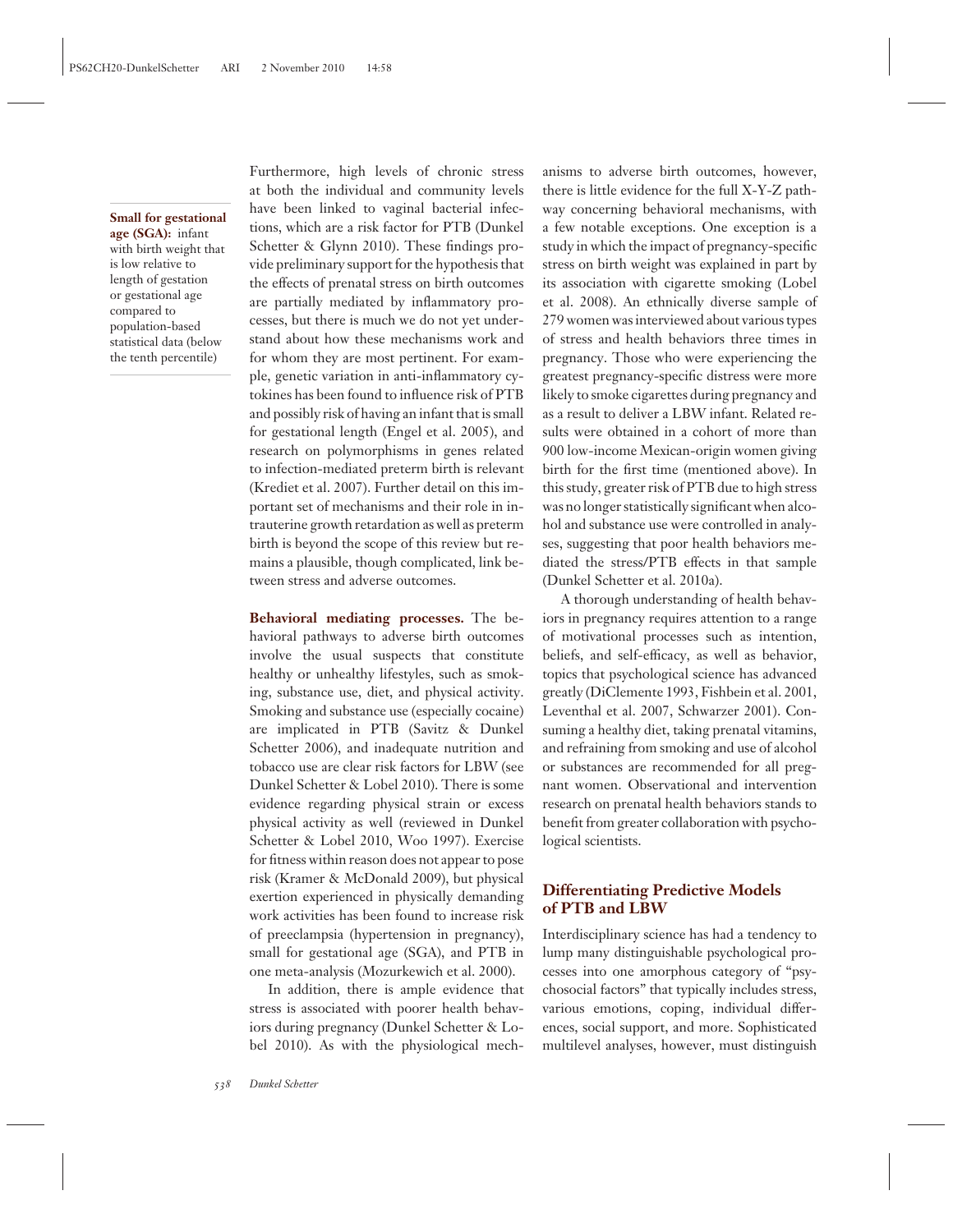among distinct components within psychological processes in order to examine them meaningfully in pregnancy. What is intriguing in the extensive bodies of research on stress and these two objective birth outcomes—when a child is born and how much he or she weighs—is that the psychological processes involved in their etiologies are becoming more distinct. As indicated above, PrA appears to be the strongest predictor of the GA/GL and PTB, whereas depression and chronic strain appear to be stronger predictors of birth weight and LBW. This implies that the psychological processes involved in these related yet distinguishable birth outcomes can be differentiated. The etiology of early delivery is not identical to that of reduced fetal growth, although there are some common elements (McElrath et al. 2008). Similarly, the psychological pathways contributing to these two birth outcomes deserve individual attention, which opens up the way for more sophisticated psychological mechanistic models. Most of the relevant processes are already well researched in psychology, providing a strong scientific base for application to research on pregnancy. Further discussion on the multilevel prediction of birth outcomes is provided below, after sections on coping processes and social processes in pregnancy.

#### **Coping Processes in Pregnancy**

An open area of opportunity is the study of coping in pregnancy. One direction for future research may be to consider the ways women cope with anxiety during pregnancy and to help them increase their skills in such areas as relaxation and seeking effective support. Lobel and associates have begun to build knowledge of how pregnant women manage stress in pregnancy and the consequences (Lobel et al. 2008; Yali & Lobel 1999, 2002). Generally defined as cognitive and behavioral efforts to manage stressful demands, coping may act directly on birth outcomes, as a modifier of stress effects, or to minimize or prevent the occurrence of stress. Existing studies of coping in pregnancy have tested mainly the associations of coping with levels of

prenatal stress or distress and rarely in longitudinal designs (cf. Da Costa et al. 2000). For example, in one of the better studies, emotionfocused and problem-focused coping were associated with lower distress in early and mid pregnancy among low-risk women having a first child (Huizink et al. 2002).

Although there have been many descriptive studies on coping in pregnancy, very few exist on birth outcomes. One large retrospective study of low-income pregnant women reported that those with "poor coping skills" were at higher risk of LBW after adjustments for age and other factors (Borders et al. 2007). However, the measure of coping skills used in this study was designed to assess something else (i.e., hope), which raises questions about the meaning of the results. In the only large prospective study of coping and birth outcomes, African American women ( $N = 724$ ) were at slightly higher risk of PTB when they were high in distancing as a coping style in pregnancy (Dole et al. 2004; see also Messer et al. 2005). Distancing involved minimizing stress or detaching from it. Thus, further study on mothers' coping mechanisms during pregnancy and effects on outcomes seems warranted.

However, a barrier to progress on this topic is that past studies have conceptualized coping in pregnancy interchangeably as both behavior and traits or dispositions and have used many different approaches to measurement. For example, most studies examined how pregnant women say they cope in general, presumably meaning prepregnancy, or researchers study coping "during pregnancy" nonspecifically, not coping with any specific pregnancy stressors or in any specific time frame. If we are to study the coping behaviors of pregnant women, however, the challenge is to determine the sources of stress with which women are coping in a particular sample. Lazarus & Folkman (1984), whose theory dominates research on coping, were adamant that the study of coping behavior must take place within the context of a specific stressful situation and its appraisal. Thus, studies of stress in pregnancy might approach the topic by determining for a given sample or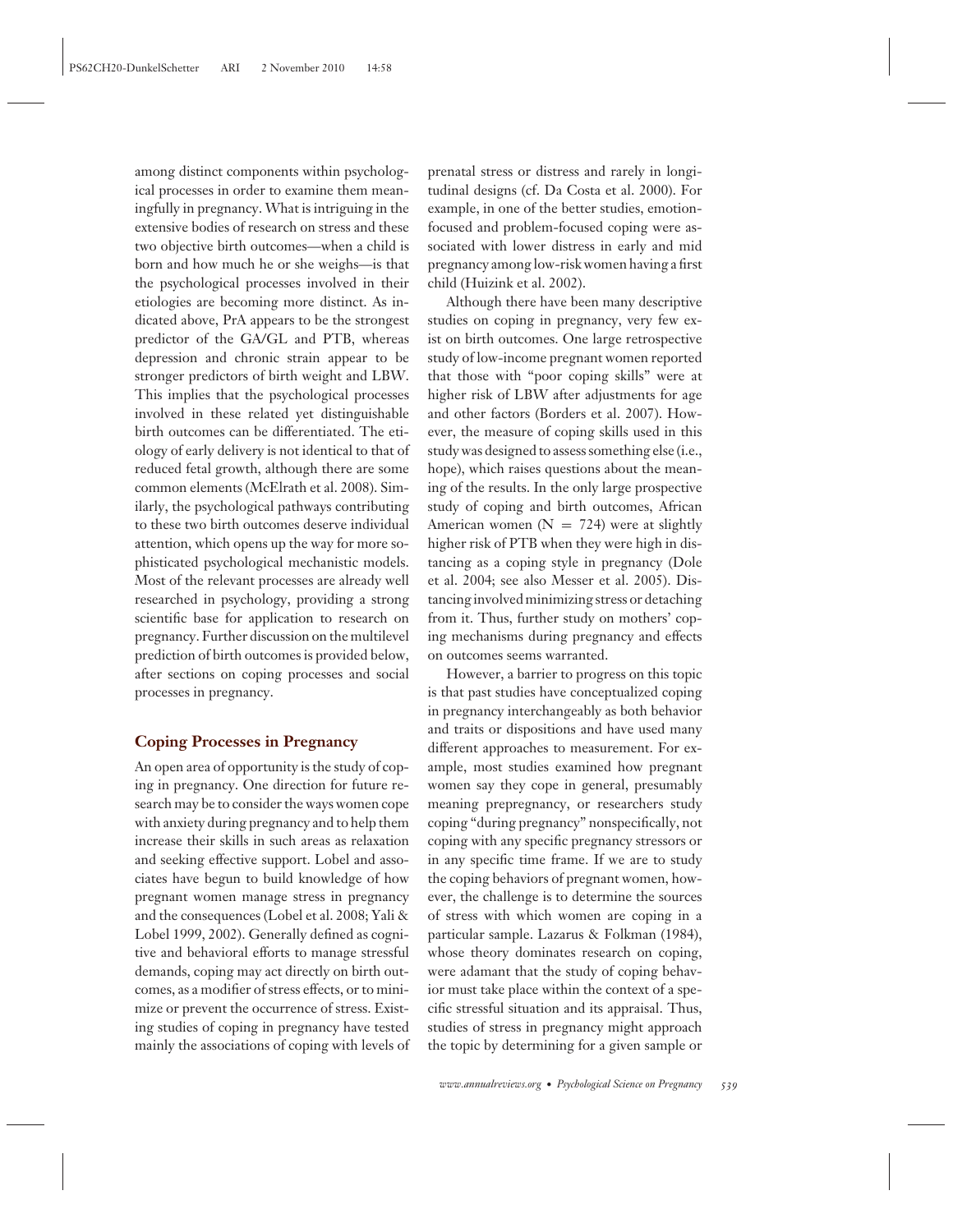individual within the sample what the pressing demands are, how they are appraised, and how they are managed (cf. Cote-Arsenault 2007). Given the limitations of coping scales, this may call for diary studies of high-stress pregnant samples using state-of-the-art ecological momentary assessment approaches.

Before investing time and funding, however, it would be useful to develop stronger theory and hypotheses regarding the effects of coping in pregnancy on outcomes. Many researchers working on this topic do not even have a priori hypotheses. For example, it can be hypothesized that emotion regulation in pregnancy influences maternal affect and indirectly affects birth outcomes. However, methods of emotion regulation used by high-risk pregnant women may or may not fit existing theories and methods on emotion regulation in psychological science. It may be necessary to engage in exploratory work to determine what methods pregnant women of low SES and particular ethnicities use to manage stress in their lives and what works or does not work for them. Abdou et al. (2010b) collected qualitative data on coping with stress in a small sample of predominantly women of color recruited in public-health clinics serving low-SES women. To manage stress, these women reported spending time with "the girls," venting emotions and laughing, which provided much needed tension release and distraction from their problems. Women also reported a strong reliance on spiritual and/or religious beliefs for comfort and guidance. These are methods of coping that may not be adequately captured in existing pregnancy research tools. Qualitative approaches such as this for understanding coping in various racial, ethnic, and low-SES populations may yield useful direction on the role of coping in pregnancy and birth outcomes. In addition, it can address the appropriateness of existing stress management interventions, such as meditation and cognitive behavioral techniques, for improving outcomes in specific subgroups.

Related issues involve the study of coping dispositions or traits in pregnant women, for instance, stable tendencies to express or to repress emotions, to problem solve or to avoid engaging with a stress, and to seek support or to be self-reliant. These sorts of dispositions that predate pregnancy as means of managing chronic stress deserve investigation. Researchers can utilize existing measures of coping skills, such as the ability to relax or to express feelings, and process them to see if these skills are beneficial in pregnancy (Robbins & Dunkel Schetter 2010, Stanton 2010). The advantage of this sort of focused approach to the study of coping is that specific coping skills are quite susceptible to intervention with known methods of coping and stress management instruction, such as those developed for HIV and cancer (e.g., Antoni & Smith 2003). Further study of coping skills in pregnancy seems advisable, especially if it is undertaken with strong theoretical premises and measures.

## **SOCIOCULTURAL PROCESSES IN PREGNANCY**

Pregnancy is a perfect time in the lives of women to study personal relationships and broader social processes. Particularly if it is a first pregnancy, family and friends are often involved in celebrating the birth and supporting the woman, although as noted above, this varies depending on the woman's circumstances. Depending on the cultural and socioeconomic contexts, extended family members may live with the pregnant woman or close by and may have important roles in an expectant mother's life. Thus, pregnancy offers an opportunity to study diverse social circumstances, relationships, and relationship quality and provides a unique window for studying the marital or partner relationship in detail. Psychological research on pregnancy to date has not fully capitalized on this rich set of opportunities. The primary focus has been on social support, thought broadly to be a major factor in promoting healthy pregnancies and buffering effects of stress. As a result of poor conceptualization, diverse measures, and limitations in study designs, however, social

*540 Dunkel Schetter*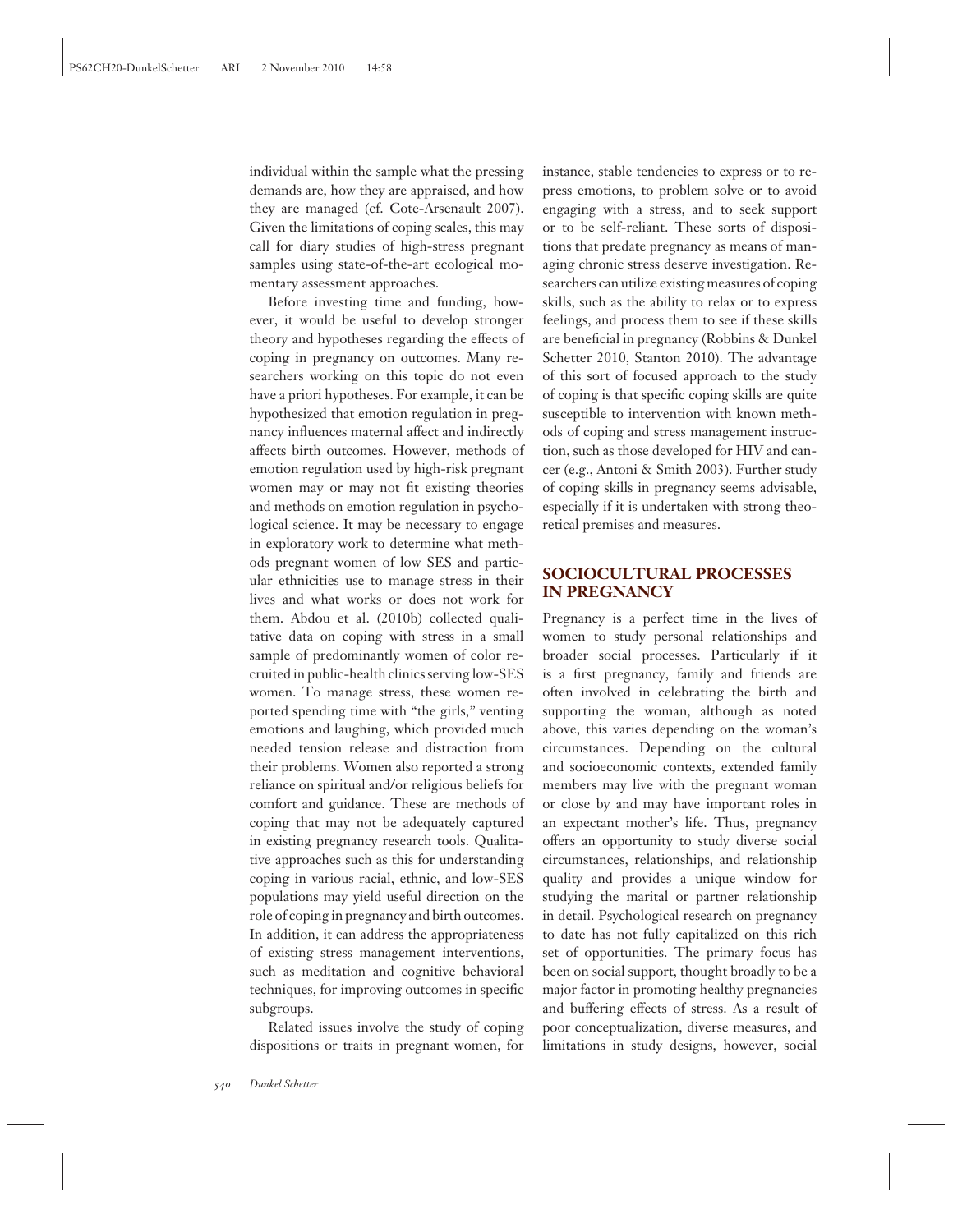support has not been consistently linked to birth outcomes, with some notable exceptions.

## **Prospective Observational Research on Social Support in Pregnancy**

There is a small body of observational studies on the effects of social relationships and social support on birth outcomes, but very few are large prospective investigations with strong measures and appropriate controls. Consequently, the results are inconsistent (see reviews by Blondel 1998; Dunkel Schetter et al. 1996, 2000; Hoffman & Hatch 1996; Sagrestano et al. 1999). Some show effects of inadequate prenatal social support on shorter GA/GL or PTB (e.g., Norbeck & Anderson 1989), but most report that greater prenatal support predicts more optimal fetal growth, higher birth weight, or lower risk of LBW (e.g., Hedegaard et al. 1996, Mutale et al. 1991). For example, using a case-control design, New Zealand researchers compared formal and informal sources of support available during pregnancy to mothers of 836 infants that were born small (SGA) with that available to 870 normal-weight controls (Pryor et al. 2003). Lack of social support, especially family support, and low involvement in social groups among mothers were significantly associated with having SGA infants. Consistent results emerged from a Swedish study that assessed social resources (defined as social stability, social participation, and support) in 826 pregnant women giving birth for the first time (Dejin-Karlsson et al. 2000). They found that lack of social resources increased the risk of having infants that were SGA.

In another observational study of 247 Latina and white pregnant women, prenatal social support measured early in the third trimester significantly predicted greater birth weight adjusted for length of gestation (Feldman et al. 2000). Social support mediated the effects of being married on birth weight, with 31% of the total variance predicted after controlling for ethnicity, education, obstetric risk, and sex of infant in the model. This study is unique in a number of ways. It is the only published study

that assessed support with three standardized scales (with a total of 55 questions) and that measured support from both baby's father and family, as well as both available and received support. It is also among the few to utilize structural equation modeling to create a latent support factor (cf. Collins et al. 1993).

Campos et al. (2008) more closely attended to ethnic and cultural factors within a sample from the same geographical region composed of 68 U.S.-born Latinas, 31 foreign-born Latinas, and 166 European American women. All were interviewed in the second trimester, and measures of social support and the cultural construct of familism were obtained. Familism refers to a Latino cultural script entailing identification with family, obligation to family, and social support from family (Sabogal et al. 1987, Steidel & Contreras 2003). In this study, prenatal social support predicted higher infant birth weight among the foreign-born Latinas only. These results were accounted for by stronger associations of birth weight with affectionate support and positive social interactions (both subscales of the validated 19-item social support scale) among the foreign-born Latinas. Thus, the results of this study substantiate that social relationships and sociocultural context together are important in understanding maternal health and well-being in pregnancy.

The effects of social support in these and other studies are typically stronger in subgroups of the sample, especially within specific ethnic groups. Analyses of archival data, for example, of more than 8,000 births in Chicago (Buka et al. 2003), revealed significant effects of perceived neighborhood social support on birth weight in white mothers only, but not among African Americans. In contrast, Norbeck & Anderson (1989) found effects of social support on BW only for African Americans, not for white and Hispanic women, and these effects were only for social support from partner or mother. Thus, the pattern of results across studies suggests that maternal race and ethnicity, cultural values, and the specific type of support are important moderators of effects on birth weight. Exactly which types and sources of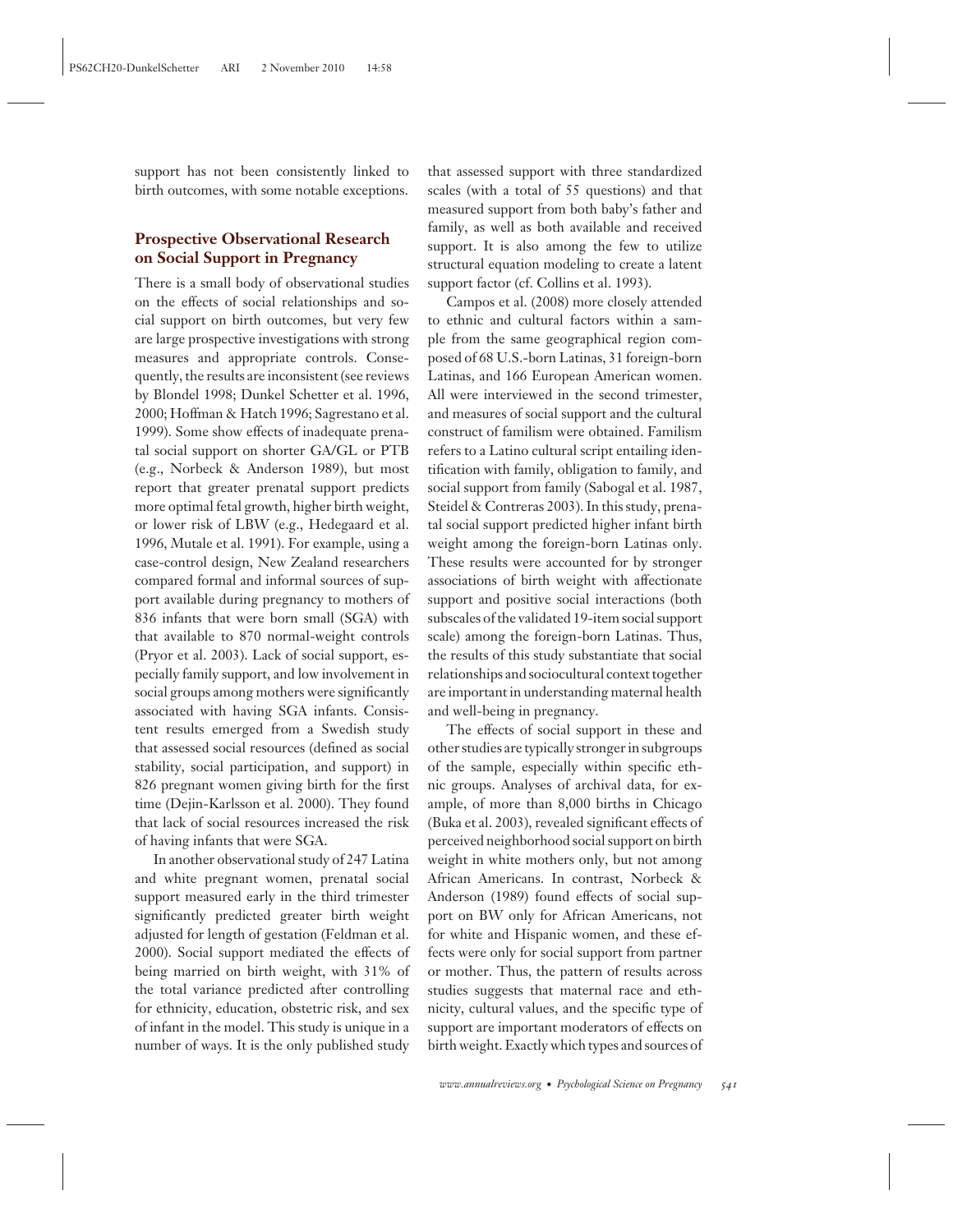support are relevant for each subgroup remains to be fully understood.

## **Partner Relationship Research in Pregnancy**

Regarding the relationship between a pregnant woman and her partner, there is very little systematic research. Some authors comment on the central importance of the father and the relationship between parents (Hoffman & Hatch 1996), but few have investigated this topic in depth. An interesting approach involved asking the partners of 68 pregnant inner-city women to estimate the level of stress of their wives or partners. Women who had more life events had greater depression if their partners underestimated their stress levels (Chapman et al. 1997). In another study (Dunkel Schetter et al. 2010b, Rini et al. 2006), women's prenatal reports of the extent to which the quality and quantity of partner support met their needs (conceptualized as "social support effectiveness") prospectively predicted lower anxiety in mid-pregnancy and reduced anxiety and depressive symptoms from pregnancy to postpartum. Furthermore, mothers' perceptions of the quality, intimacy, and equity of the partner relationship predicted their perceptions of effective support from the partner. Overall, relationship quality and effectiveness of partner support appear to be closely and reciprocally associated, each having independent implications for maternal well-being. These findings were based on detailed interviews with several hundred pregnant women, supplemented by interviews with a small sample of 23 of the partners. All of the women were married, cohabiting, or planning to marry. Partner support was appraised as more effective by both pregnant women and their partners when partners were more skilled and more motivated to be caregivers or support providers (Rini & Dunkel Schetter 2010). These results provide new insights into relationship processes in pregnancy and affirm the benefits of a strong relationship and social support from a woman's partner to subsequent maternal well-being.

## **Social Support as a Moderator of Stress and Birth Outcome Effects**

Most of the prenatal observational research on social support has tested only for main effects on birth outcomes, although the dominant hypothesis in the pregnancy literature is that support interacts with stress. Stated as the "buffering hypothesis," this argument is that social support buffers the effects of stress on birth outcomes for pregnant women, yet very little evidence of this exists (Norbeck & Tilden 1983). One of the better studies on this topic (Turner et al. 1990) found evidence of support buffering or moderation in a prospective study of 268 pregnant teenagers. Social support interacted with stress in effects on BW, but only in the low-SES group.

A subsequent study examined the role of social support in detail and found both direct effects and interactions of support and stress on BW (Collins et al. 1993). Among women who experienced high numbers of life events during pregnancy, those with better-quality social support delivered infants with higher birth weight; this effect was not significant for women who had low levels of life events. Whereas support quality was the only type of social support that had an interactive effect with stress, other aspects of support, such as the availability of a social network, were directly associated with pregnancy outcomes in this study. These findings highlight again the importance of studying different dimensions of social support (e.g., quantity, quality, and network) as well as different sources (e.g., partner, family).

In sum, observational research has provided a sufficient basis for researchers to maintain the hypothesis that social support is beneficial in pregnancy. Although this body of research is neither extensive nor consistent, results from investigations with greater conceptualization and rigor suggest that some types of support appear to benefit some subgroups of mothers in terms of fetal growth and resulting BW. These effects appear to be mostly direct effects, not interactions with stress. However, many investigations have not adequately conceptualized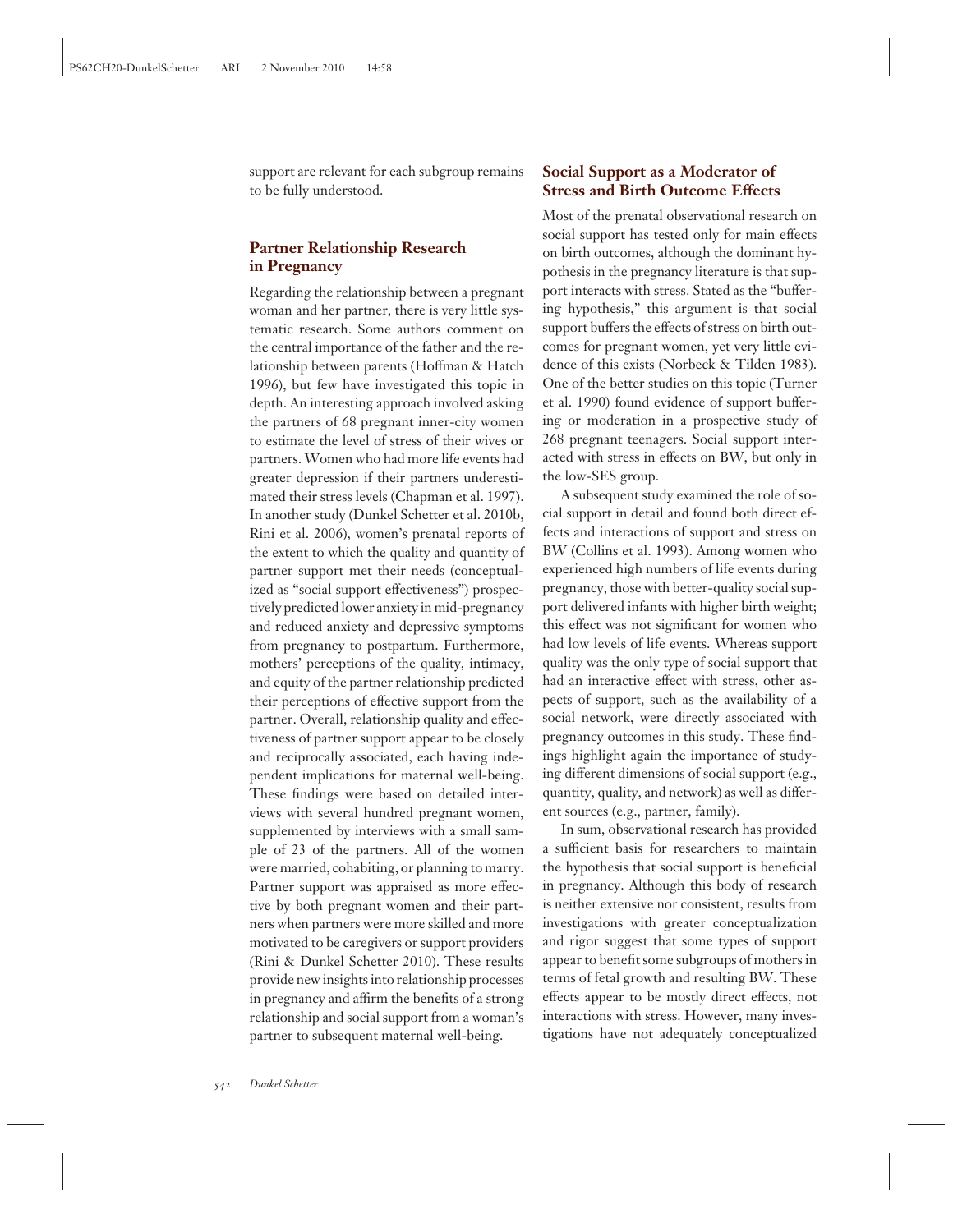or measured prenatal stress and social support in sufficiently large samples to test moderation. In addition, consideration of the role of racial, cultural, and ethnic factors related to social support processes has been underemphasized, and attention to these factors would improve our understanding substantially.

## **Intervention Research on Social Support in Pregnancy**

Social support intervention studies in pregnancy that could provide further evidence, especially regarding causality, have not been very elucidating. Most have not demonstrated effects of support on birth weight or on any birth outcome (see reviews by Blondel 1998, Lu et al. 2005, Stevens-Simon & Orleans 1999). A Cochrane review of 16 randomized controlled trials involving more than 10,000 pregnant women (Hodnett & Fredericks 2003) concluded that "additional support did not reduce the likelihood of giving birth early or that the baby was smaller than expected." These and other reviews discuss the theoretical and methodological problems in the intervention work on social support in pregnancy (e.g., Sagrestano et al. 1999). This literature can be characterized as atheoretical on the whole; accordingly, interventions are not guided by predictive models nor do they isolate supportive elements of the treatment from other elements such as education aimed at health behavior change. For example, one powerful experimental investigation of a group-focused program of prenatal care that included education and social support through facilitated group discussion found that women who participated in the program were 33% less likely to deliver preterm (no effect on LBW) compared to control women receiving conventional prenatal care (Ickovics et al. 2007). However, it is not clear whether the education, the social support components, or the combination were the potent mechanisms.

Another problematic aspect of many studies is who is selected as the target group for the intervention. Many prenatal support intervention studies have targeted sociodemographic subgroups such as poor or ethnic minority women or women with high-risk medical conditions. It is often unclear, though, whether the targeted group was highly stressed or low in social support; therefore, the lack of effects of the social support intervention does not speak to the effects of support provision for stressed or unsupported women in pregnancy. A notable study by Norbeck et al. (1996) is an exception: Lowincome African American women  $(N = 114)$ were identified from a larger group as lacking support in mid-pregnancy, and the treatment involved enhancing social support through inperson sessions and telephone contact, showing an effective reduction in LBW from 22% in the control group to 9% in the intervention group.

Two recent reviews of social support interventions in pregnancy (Hodnett & Fredericks 2003, Lu et al. 2005) conclude that although there is little evidence of benefits of support interventions in pregnancy to date, theory-driven and rigorous interventions are still worthwhile. Specifically, future intervention studies must be designed in conjunction with evidence-based predictive models and must identify risk groups effectively, match interventions to risk factors, and test process variables or theoretical mechanisms. Although the mechanisms of social support influences on health in general have been explicated (e.g., Cohen 1988), those explaining effects of support on birth weight have not been analyzed. A premise in the literature is that support in the form of information or education about healthy pregnancy may influence pregnant women to adopt healthier behaviors. Tangible assistance in the form of shopping, cooking, or providing transportation may also influence health behaviors such as healthy eating and prenatal care. Emotional support in various forms may operate differently to influence birth outcomes via reduced anxiety and physiological arousal. If further prenatal support intervention research is to be undertaken, explication of the mediating mechanisms hypothesized to produce any effects is essential.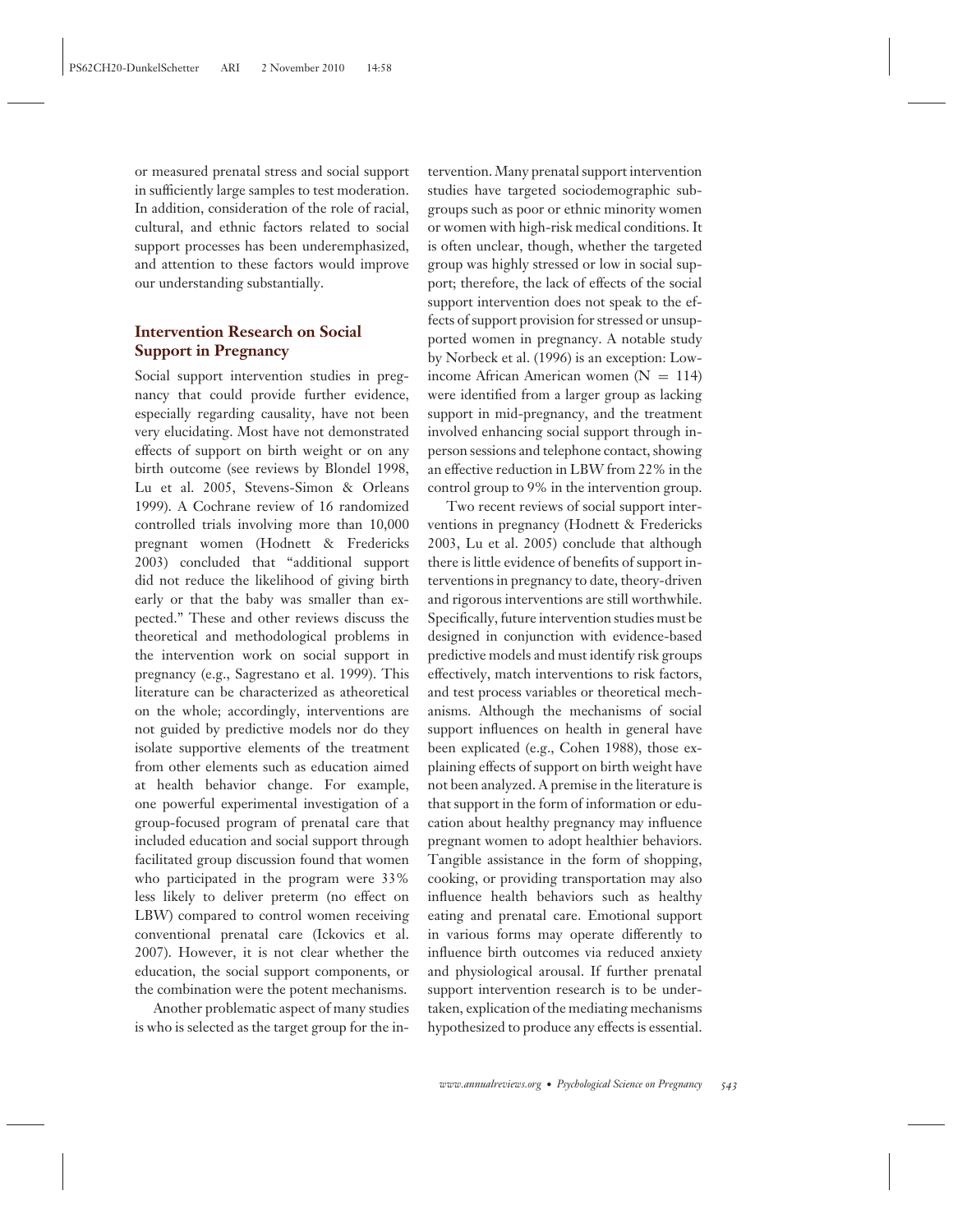## **Cultural Factors and Relationships Processes in Pregnancy**

A related topic is the extent to which a woman and her culture place particular significance on the importance of having children and maintaining close proximity to family of origin. As noted above, Campos et al. (2008) found that familism together with social support was an important predictor of birth weight in foreign-born Latinas who also had higher mean scores on familism than European American pregnant women. In an earlier investigation, culturally relevant items regarding how much a woman felt special, lucky, and healthy during pregnancy were higher on average in Mexican immigrants than in Mexican Americans, and higher in both Mexican groups than in African Americans. Moreover, these items formed an index of positive attitudes toward pregnancy that mediated group differences in birth weight. That is, the lower birth weights of African American women were partially explained by less favorable attitudes toward the specific pregnancy compared to women of Mexican origin and descent (Zambrana et al. 1997).

One valuable direction is to develop cultural approaches that can be used across ethnic groups rather than in single ethnic or racial groups. Accordingly, Abdou et al. (2010a) operationalized "communalism," a cultural value emphasizing family and interdependence, using a combination of established measures in a sample of nearly 300 African American and non-Hispanic white pregnant women. Communalism was a more robust predictor of prenatal emotional health than ethnicity, childhood, or adult SES, and communalism interacted with ethnicity and SES in effects on blood pressure. African American women and women with lifetime socioeconomic disadvantage who were low in communalism had higher blood pressure during pregnancy compared to African American and low-SES women with high communalism. The effects of communalism on prenatal affect, stress, and physiology were not explained by a number of possible confounds including depressive symptoms, available support, self-esteem, optimism, mastery, or attitude toward pregnancy. These findings suggest that a communal cultural orientation benefits maternal emotional well-being and physiology over and above its links to other personal and social resources. They also affirm the value of detailed cultural analyses in the study of pregnancy within a broader multilevel approach to understanding birth outcomes.

## **FRONTIERS IN PSYCHOLOGICAL SCIENCE ON PREGNANCY**

## **Fetal Programming and Developmental Effects**

It is difficult to write about pregnancy and birth at this time without making reference to the enormous interest in the topic of "fetal programming." This term refers broadly to the effects of maternal environmental influences during pregnancy on the development of the fetus, the infant, and the offspring's health throughout the lifespan. That life in the womb sets the stage for health and well-being across the lifespan is a profoundly important premise that has reverberated throughout scientific disciplines, generating tremendous interest (see Beydoun & Saflas 2008, DiPietro 2004). Also referred to as the "Barker hypothesis" because it is attributed to a British physician of that name, the original premise is that fetal undernutrition permanently changes the organism's body structure, physiology, and metabolism, leading to coronary heart disease and stroke in later life. There is considerable evidence in support of this original hypothesis, more aptly called the fetal origins hypothesis (for review, see Barker 1998, Bergman et al. 2007, Cottrell & Seckl 2009, Phillips 2004).

Although the study of psychological factors in pregnancy and effects on mother and infant had sufficient impetus before the advent of research on fetal programming, it has certainly been fueled further by this development. Researchers in many fields are working aggressively to understand the multilevel influences on the fetus, including the role of maternal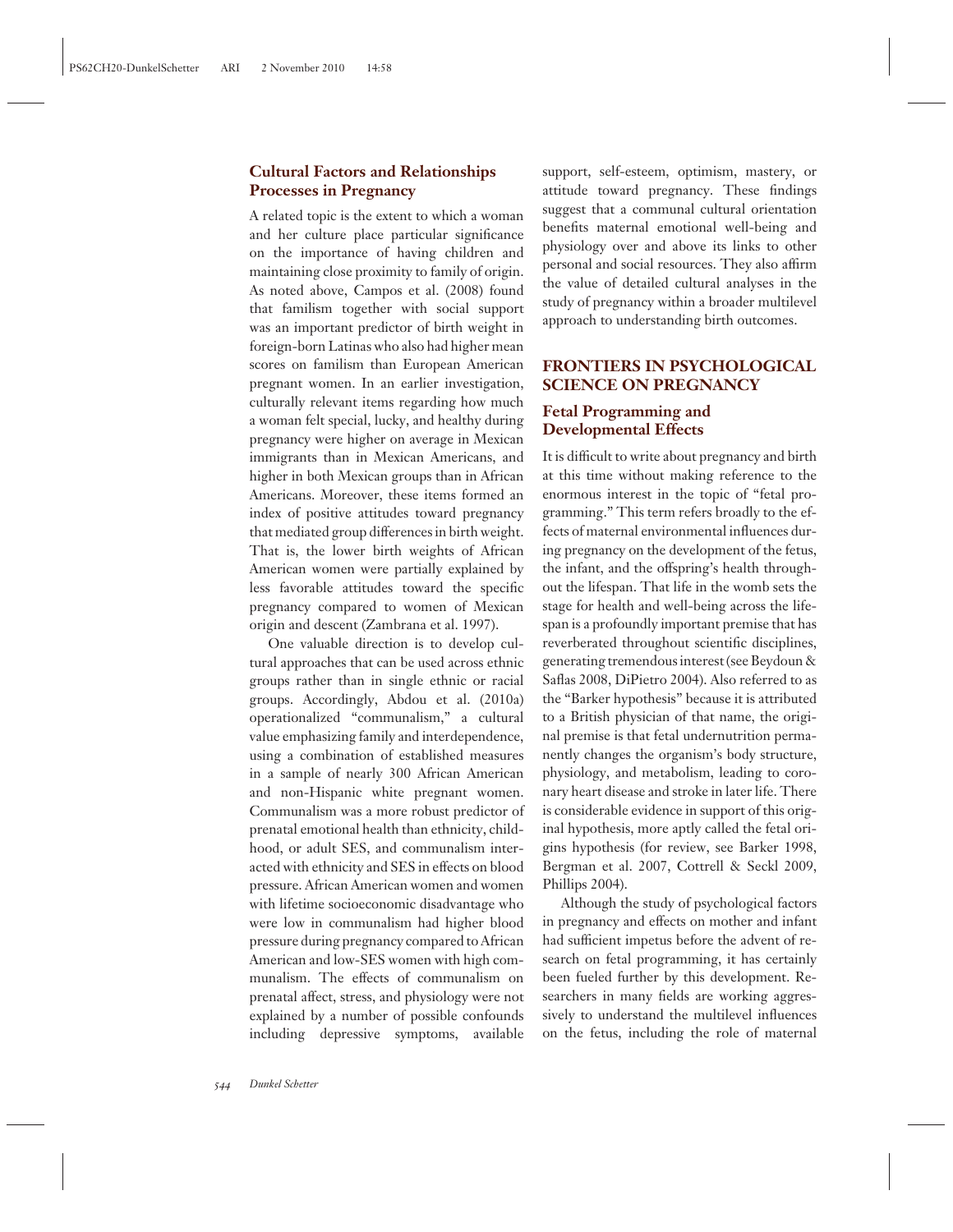psychological stress, in order to understand in what ways and how far into the future these influences extend. Animal models with rodents and nonhuman primates indicate that maternal distress negatively influences longterm learning, motor development, and behavior in offspring (DiPietro et al. 2002; review by Schneider & Moore 2000). Evidence suggests that this occurs via effects on development of the fetal nervous system and alterations in functioning of the HPA axis (Coe & Lubach 2008, O'Connor et al. 2005, Schneider & Moore 2000), some of which may be adaptive (DiPietro et al. 2010, Parker et al. 2006). Implications of this elegant nonhuman research for humans are not fully revealed yet, but it is becoming clear to most scientists that a mother's psychological state in pregnancy has far more impact on her child's subsequent development and health than ever thought before (reviews by Beydoun & Saflas 2008, De Weerth & Buitelaar 2005, Glover & O'Connor 2002, Huizink et al. 2004, Van den Bergh et al. 2005, Weinstock, 2008). O'Donnell et al. (2009), for example, concluded one review by stating, "the evidence for an association between maternal stress, depression or anxiety in pregnancy and an adverse neurodevelopmental outcome for the child is now substantial" (p. 290).

Of note here is evidence that state anxiety and pregnancy anxiety prospectively predict not only earlier delivery, but also a wide range of neurodevelopmental consequences with implications extending into adolescence. Some of the outcomes linked to prenatal anxiety include attention regulation and mental and motor development in the first year of life (Huizink et al. 2002, 2003), infant temperament (i.e., fear; Bergman et al. 2007), negative behavioral reactivity to novelty in infants and 12-month mental development (Davis et al. 2004, Davis & Sandman 2010), behavioral and emotional problems at 4 to 7 years (O'Connor et al. 2002, 2003), decreased gray matter density on MRI scan in 6 -to 9-year-olds (Buss et al. 2010), and impulsivity, externalizing, and processing speed in adolescents (Mennes et al. 2006; Van den Bergh & Marcoen 2004; Van den Bergh et al.

2005, 2006). In addition to developmental outcomes, evidence indicates that maternal stress is linked to major mental disorders in offspring (Kashan et al. 2008). Thus, exploring the effects of stress, anxiety, and pregnancy anxiety specifically on developmental outcomes is an active frontier in pregnancy research.

#### **Resilience Resources in Pregnancy**

The topic of resilience is a popular one in psychology, yet the term has been used in many different ways potentially leading to scientific imprecision (Carver 1998, Garmezy 1991, O'Leary & Ickovics 1995, Rutter 2006, Tedeschi & Calhoun 1995, Zautra et al. 2010). Broadly, resilience refers to good outcomes in spite of serious threats to adaptation or development (Masten 2001). The term resilience has also been used more narrowly to characterize a subset of adults and children who experience either lower levels or short duration of emotional responses to major traumas such as the 2001 terrorist attacks of the World Trade Center in New York City (Bonanno 2004). Resilient individuals, according to this work, are those who continue functioning or return to functioning rapidly in the face of trauma. Bonanno (2005) argues that there are multiple ways of being resilient.

Although research on resilience in response to trauma has some bearing on understanding resilience in pregnancy, trauma is not as common during pregnancy as is chronic stress. Chronic stress refers to ongoing demands in areas of life such as family, marriage, parenting, work, health, housing, and finances, usually ensuing from either role strains, SES, or both. Low SES poses higher levels of many forms of stress, including higher chronic stress (Baum et al. 1999, Chen et al. 2006) and higher stress hormone levels (Cohen et al. 2006), which may be modified by ethnicity and race. Resilience under chronic stress among low-SES pregnant women is especially important to study given that they have higher rates of adverse birth outcomes, and chronic stress is associated with LBW.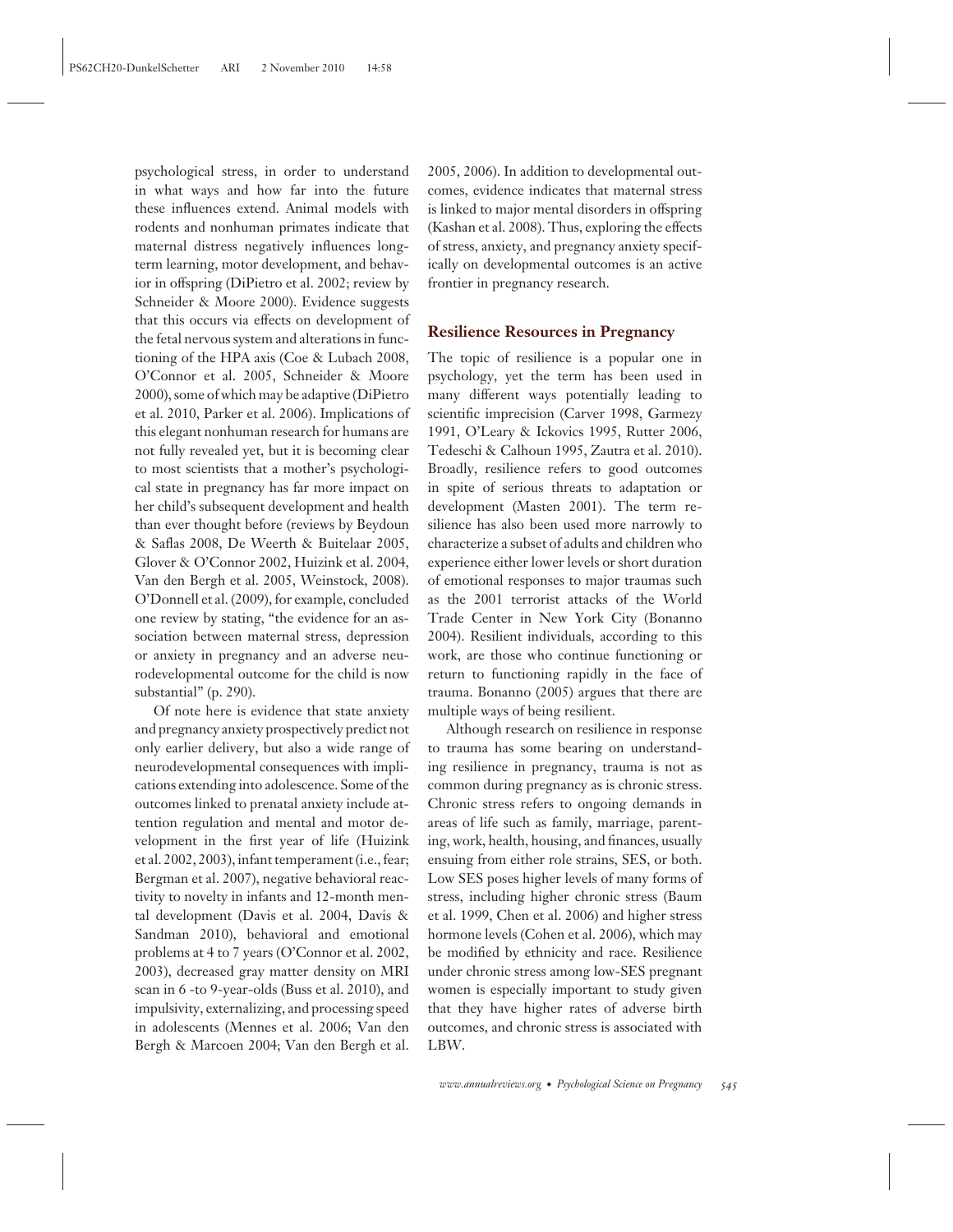**RRs:** resilience resources

Resilience in the face of chronic strain is likely to result from one or more personal characteristics or resources that foster the ability to cope well despite extraordinarily severe, repetitive, and long-lasting demands. Early stress researchers drew attention to the importance of various types of resources in the coping process (Lazarus & Folkman 1984, Taylor 1983). For our purposes here, resilience resources (RRs) include (*a*) ego-related resources such as mastery or self efficacy, perceived control, and self-esteem; (*b*) social constructs such as social integration, connectedness, and perceived and enacted support; (*c*) personality factors such as dispositional optimism and conscientiousness; (*d*) beliefs and values including world views, spirituality, and cultural values; and (*e*) endowed or constitutional resources such as cognitive ability and absence of disease risks (excellent physical health). Hobfoll et al. (1998) reviewed resource theories of stress and adjustment, highlighting approaches to the study of individual resources (e.g., optimism, self efficacy, or coping) as well as combinations and interactions of multiple resources. Additive combinations of these RRs and their interactions are hypothesized here to influence birth and postpartum outcomes. In addition, some RRs are expected to be moderately correlated, whereas others are likely to be independent.

Pregnant women at risk of adverse birth outcomes due to high chronic stress are likely to fare better in coping if they possess resilience resources, and the more the better. High selfesteem may enable a person to confront authorities when necessary to defend one's rights and obtain good medical treatment or welfare services. Emotional stability may enable a woman to manage a difficult child or an unreliable partner on a day-to-day basis with some equanimity. Being physically strong and in good health in the face of chronic stress to maintain stamina is clearly useful in coping, as is being intelligent and able to problem-solve effectively. Being connected to others and perceiving that support is there if needed is also a well-known coping resource that should figure prominently into adult resilience in the face of chronic strain.

One approach to studying resilience resources in pregnancy has been to combine different resources into a psychosocial index (e.g., Cliver et al. 1992, Nuckolls et al. 1972), although this approach can obscure the independent effects of individual resources. Nonetheless, some of these studies suggest that low levels of mastery, self-esteem, and self-efficacy are associated with LBW and PTB (e.g., Copper et al. 1996, Jesse et al. 2003). In addition, higher selfefficacy and uplifts together predicted lower stress reactivity and better mood in response to a laboratory stressor (Nierop et al. 2008). Methods such as structural equation modeling enable researchers to test combined and independent effects of individual resources on birth outcomes with appropriate controls in the model. Using these methods, a latent personal resources factor (composed of mastery, selfesteem, and optimism) assessed in pregnancy predicted BW controlling for prenatal anxiety and gestational age at birth (Rini et al. 1999), and there were no unique effects of any of the three resources.

Other than social support research (reviewed above), there are only a few existing studies on specific resilience resources in pregnancy. The personal resource that has been of greatest interest is dispositional optimism (Scheier & Carver 1985), defined as generalized expectations that future outcomes will be positive. Greater optimism in pregnant women was associated with higher birth weight after controlling for stress and medical risk in one study (Lobel et al. 2000), although one nonreplication exists (Catov et al. 2009). Optimistic women had lower anxiety and distress in pregnancy, which mediated effects on birth outcomes (Lobel et al. 2000; see also Rini et al. 1999). Optimists are also known to adopt healthier lifestyles. Optimistic pregnant women are more likely to avoid risks such as smoking (Park et al. 1997), to exercise, and to cope more adaptively than pessimists (Lobel et al. 2002). Thus, the pathways whereby dispositional optimism and related concepts such as mastery and self esteem influence pregnancy outcomes may involve health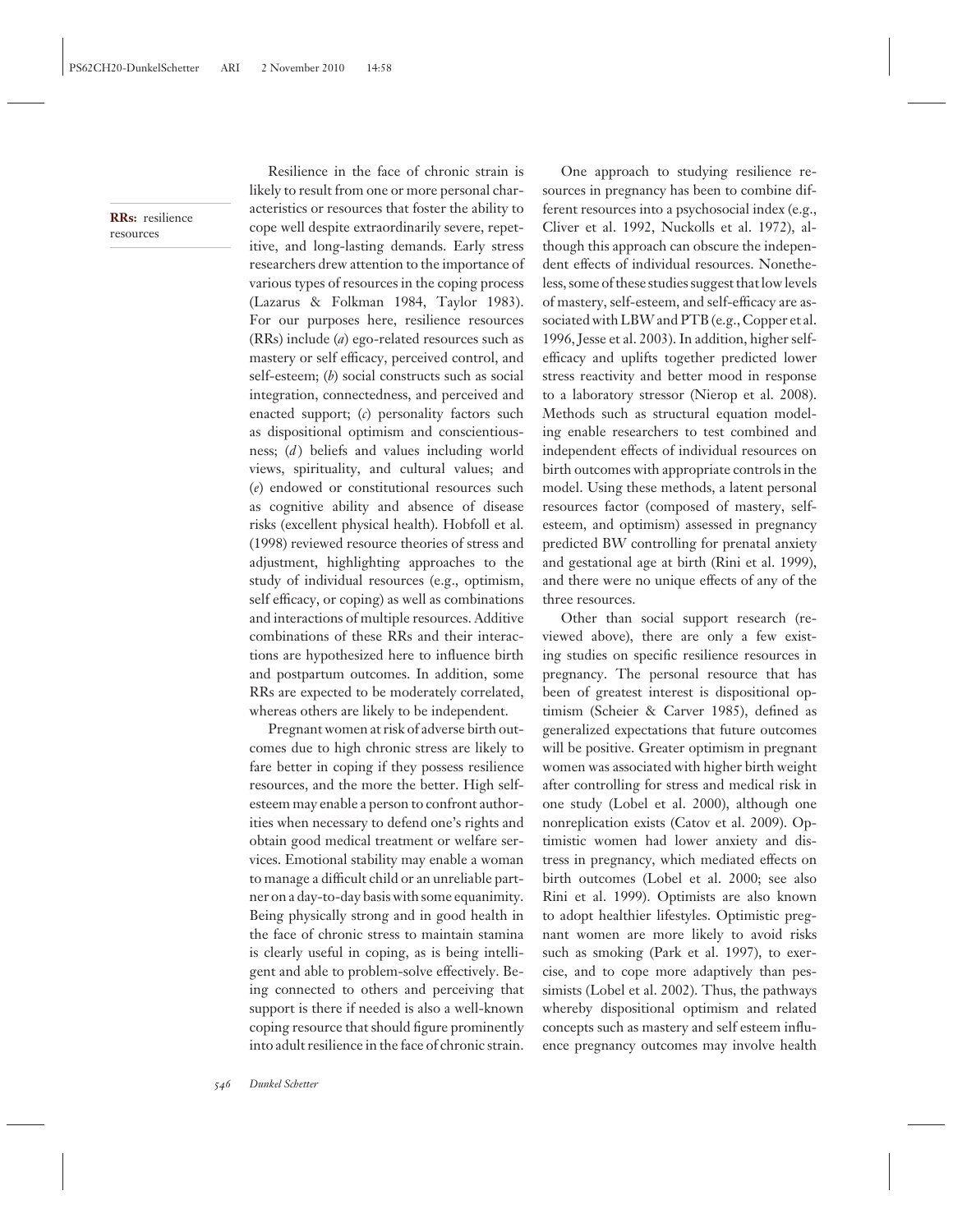behaviors and coping, both of which merit further investigation.

Efforts to consider how resilience resources operate in combination have led to the development of general theoretical formulations that may be useful in pregnancy research. Hobfoll (1989) proposed the conservation of resources theory, which posits that individuals try to obtain and conserve resources so as to be prepared to manage stress when it comes along (see also Hobfoll 2001, 2002). More recently, Gallo and Matthews (Gallo et al. 2009, Gallo & Matthews 2003) developed a theoretical formulation to explain the higher rates of cardiovascular disease in low-SES populations. Similar to the conservation of resources theory, they suggest that various types of resources operate as a reserve capacity for addressing coping demands and, importantly, that individuals of low SES have lower resource levels and lower ability to replenish them. This suggests that a person's reserve capacity is like a gasoline tank that may be full or low, which explains why coping effectively is particularly difficult for some individuals compared to others. Although developed for heart disease, the reserve-capacity model has clear applicability to SES-health disparities more broadly and may be useful to apply to ethnic and racial disparities in birth outcomes. What critical resources are specific subgroups of pregnant women most likely to possess or lack? Do they try to conserve and replenish their resources? Can resources be strengthened during pregnancy to influence birth outcomes, or is the building of resources something that must take place preconception? These and related questions are a good focus for the next decade.

#### **Multilevel Models of Birth Outcomes**

Despite decades of scientific publications about "psychosocial" influences in pregnancy on birth outcomes, no attempt has been made to model psychological processes in any detail. There is a pressing need for multilevel models of PTB and LBW that include biological, psychological, and sociocultural factors together with similar detail at each level. Although many models of pregnancy outcomes have appeared in the literature (e.g., Culhane & Elo 2005, Hogue et al. 2001, Misra et al. 2003), they are understandably well developed in the areas of the authors' disciplinary expertise in sociology, public health, obstetrics, or immunology and not typically well developed in other areas. Furthermore, most published conceptual diagrams or models on birth outcomes do not provide details on the psychological processes invoked. The next step for psychological science in pregnancy and childbirth is to develop theory on specific topics such as emotions, behavior, motivation, close relationships, and stress in order to guide biopsychosocial research in the future while at the same time integrating with other levels of analysis. Although examining only one level or set of processes in detail is useful, past research on pregnancy has illustrated that without interdisciplinary study, the ability to understand and improve the outcomes of mothers, their offspring, and their families will be limited.

To this end, Dunkel Schetter & Lobel (2010) provided a rudimentary schematic diagram of multilevel biopsychosocial processes linking stress and birth outcomes, which represents emotional, cognitive, behavioral, and physiological mechanisms linking exposure to chronic and acute stress to PTB and LBW. It also includes contextual factors, such as the physical environment and SES, and their influences on both stress exposure and birth outcomes. However, more detailed conceptions are needed. For example, given convergent evidence of the effects of pregnancy anxiety on PTB, examination of the multilevel theoretical mechanisms involved in this area seems worthwhile.

## **A Theoretical Formulation of Pregnancy Anxiety and PTB**

As noted above, PrA can be defined as fears about the health and well-being of one's baby, of the impending labor and childbirth, of hospital and health-care experiences (including one's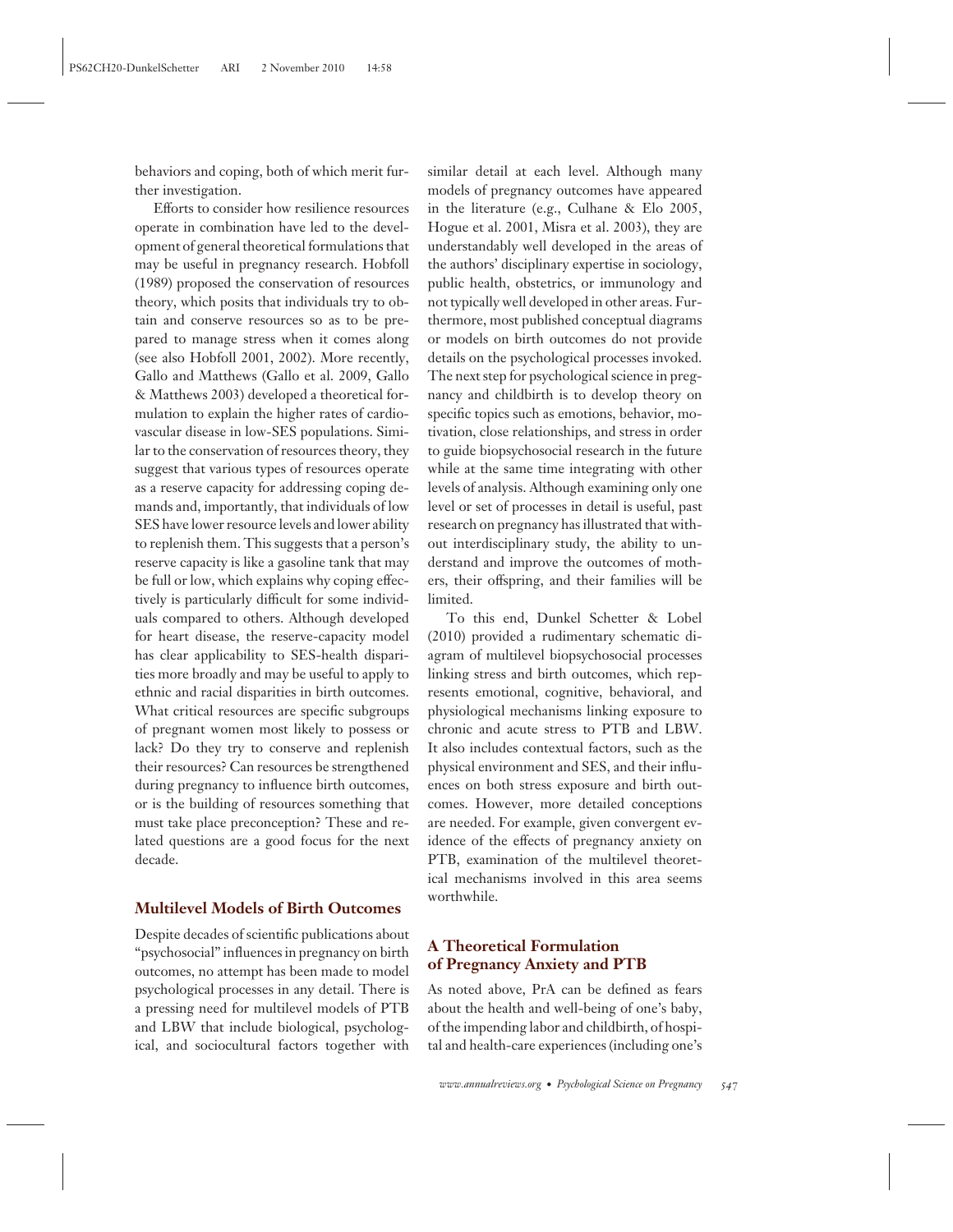own health and survival), and of parenting or the maternal role. It represents a particular emotional state akin to state anxiety but more contextually based insomuch as it is specific to women during pregnancy. Moderate levels of PrA are normal, especially for first pregnancies. Different studies have suggested increases, decreases, and stability in the average levels of PrA among women over the course of pregnancy. On the one hand, one might expect the greatest anxiety to be present in the third trimester, as a woman prepares for birth. On the other hand, research has shown that the physiological changes of pregnancy tend to progressively mask emotional and biological responses to stress as pregnancy continues (Glynn et al. 2001, 2004). It is hypothesized here that PrA is likely to be higher in women with fewer resources, but the specific types of resources that most influence PrA are not yet known. Women lacking social support would be predicted to have higher PrA, particularly if they lack information and emotional support to address specific worries about the baby and birth. It is further hypothesized that a combination of high stress and low resilience resources interact to increase PrA. Other hypothesized contributors to PrA are a predisposition to general anxiety, neuroticism or a preexisting anxiety disorder, and medical risk conditions influencing the current pregnancy that are communicated clearly to the expecting mother. Finally, the origin of some PrA may be in early attachment experiences with inconsistent or inattentive caregivers that result in an anxious or insecure adult attachment style (Shaver et al. 1996).

**Figure 1** (see color insert) depicts these and other hypothesized predictors of PrA and the hypothesized pathways from PrA to PTB, together with the role of RRs. It shows the influence of PrA on PTB via maternal HPA activity, health behaviors, and immune processes. Although these mediating mechanisms are not diagrammed in full complexity, more finely detailed analyses and models of the immune and HPA processes exist elsewhere in the literature (Coussons-Read 2003, Coussons-Read et al. 2003, Hobel & Culhane 2003, Hodgson

& Lockwood 2010). **Figure 1** also includes hypothesized predictors of PrA, including the influence of life events and other stressors that operate via threat appraisals to heighten PrA. A predisposition to be anxious or a history of an anxiety disorder are hypothesized to influence PrA both directly and via enhanced threat appraisal. Experiences in the health-care system such as poor provider-patient interactions and communication about risks are hypothesized to increase PrA. Cultural beliefs about birth and hospital settings are also hypothesized to influence PrA and a woman's health-care experiences (Campos et al. 2007, Scrimshaw et al. 1997). For example, more-acculturated Latinas have been shown to worry more about the baby's development, whereas lessacculturated Latinas worry more about the hospital delivery experience and whether they will be harmed.

As shown in **Figure 1**, PrA is hypothesized to increase risk of sleep problems and poor nutrition (especially skipping meals and fasting), which in turn influence the immune system adversely and have known neuroendocrine effects (Oken & Coussons-Read 2007). The maternalfetal-placental triad of interactions is depicted with proximal influence of pCRH on uteroplacental dysfunction and onset of contractions. As noted above, these mechanisms are complex and are not shown in detail but can be found elsewhere to further elaborate the representation in **Figure 1**.

RRs are conceptualized as a collective set of ego-related, social, coping, attitudinal, and inherited or endowed factors with both direct and moderation effects. That is, RRs act directly to decrease PrA and also directly on HPA and immune processes. RRs also modify the effects of environmental inputs (e.g., life events) on PrA and modify the effects of PrA on HPA processes and health behaviors. For instance, episodic and chronic stressors are less likely to increase PrA in the presence of a strong support network or a supportive partner. Furthermore, the effects of stress on physiological reactivity and allostatic load (i.e., wear and tear on the body's systems) are hypothesized to be attenuated when

*548 Dunkel Schetter*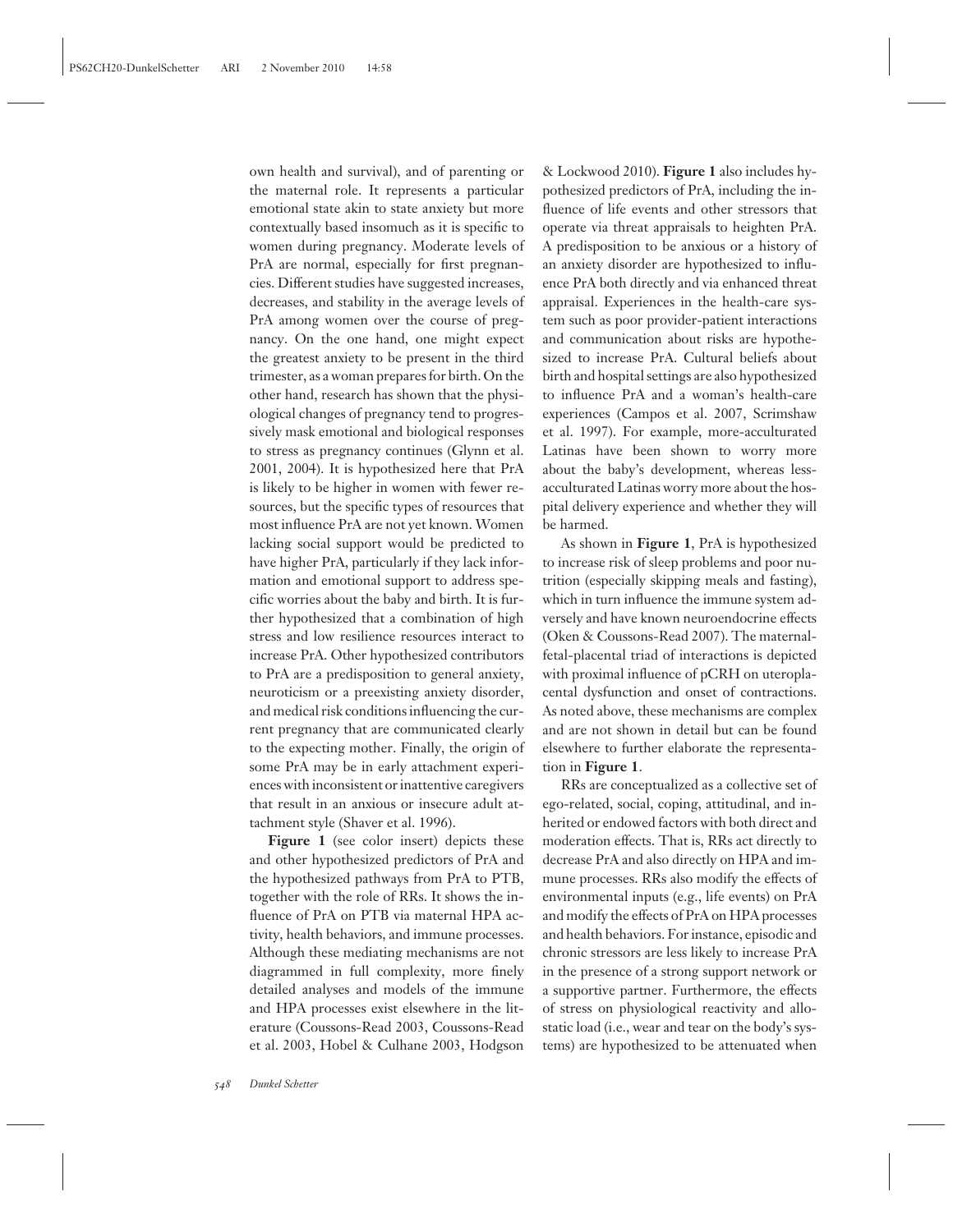a person has high mastery, self-esteem, and/or optimism. Whether resources modify specific pathways in combination or individually in pregnancy is not known and can be tested in the future.

Unquestionably, this theoretical analysis is limited in many ways. It is insufficiently detailed at every level, and all possible influences and associations are not shown. For example, emerging work on genetic factors directly contributing to the pathophysiology of PTB is not modeled, nor are gene-environment interactions represented (Wang et al. 2001). Vascular pathways to PTB are not included. Recursive pathways or feedback loops are not shown, for example, the reverse influence of poor health behaviors such as smoking and fasting on increased pregnancy anxiety. Nonetheless, this provides a working framework consistent with the balance of existing data and theory that can guide hypothesis testing regarding many major influences on the etiology of PTB.

Of note, SES is included in **Figure 1** only in terms of higher childhood SES conferring a benefit as a RR. Adult SES would be positively associated with many of the RRs shown. For example, pregnant women of higher adult SES are expected to have stronger mastery and more available social support (Taylor & Seeman 2006). However, past research suggests that women of varying SES and different ethnicities can experience high PrA, which is why SES is not modeled as a contributor. In contrast, low SES is clearly a contributor to chronic stress and is expected to influence the etiology of LBW via various behavioral, biological, and emotional mediators. Therefore, a parallel theoretical model is needed for LBW given the distinct psychological and social processes that appear to be involved. For example, a predictive model of LBW would include unique health behaviors such as smoking that are influenced by chronic stress or depression in the pathways to fetal growth.

Finally, the focus here on anxiety during pregnancy should not permit excessive attributions of responsibility to mothers in cases where infant outcomes are not optimal. While they

have a powerful role in producing healthy infants, mothers are embedded in multiple layers of influence, including social and cultural contexts containing many complex causal determinants that are often uncontrollable. Thus, if blame is to be placed in this framework for maternal and infant health outcomes, let it be placed upon the individual societies that inadequately support the health and well-being of women in pregnancy, and let change begin there. Societies that nourish resilience in mothers and their families are surely likely to see maternal optimality.

## **CONCLUSION**

Psychological science on pregnancy and birth is a unique research context. It concerns women at a critical time in their lives, a time that is infused with significance for their health and well-being and that of their children, partners, and families. At the same time, this research topic is integrally tied to many advances in psychological science. In particular, the study of stress and coping processes, affective science, relationship science, human motivation, and cultural psychology are all highly relevant to deriving more sophisticated and useful theory and research on pregnancy and birth outcomes. A primary goal of this article was to review current knowledge on stress and two important birth outcomes, together with possible mechanisms, and to provide a snapshot of the potential long-term effects. In addition, this review highlights the lack of strong theory and evidence on social processes in pregnancy, particularly emphasizing research opportunities regarding partner relationships and cultural influences on birth outcomes. A second goal was to highlight the key role of pregnancy anxiety in preterm birth and to introduce new theory and a multilevel conceptualization of this emerging concept. Finally, directions for future research are indicated, particularly the need for further development of coping processes and resilience resources in pregnancy, both areas with little published research and interrelated intervention opportunities.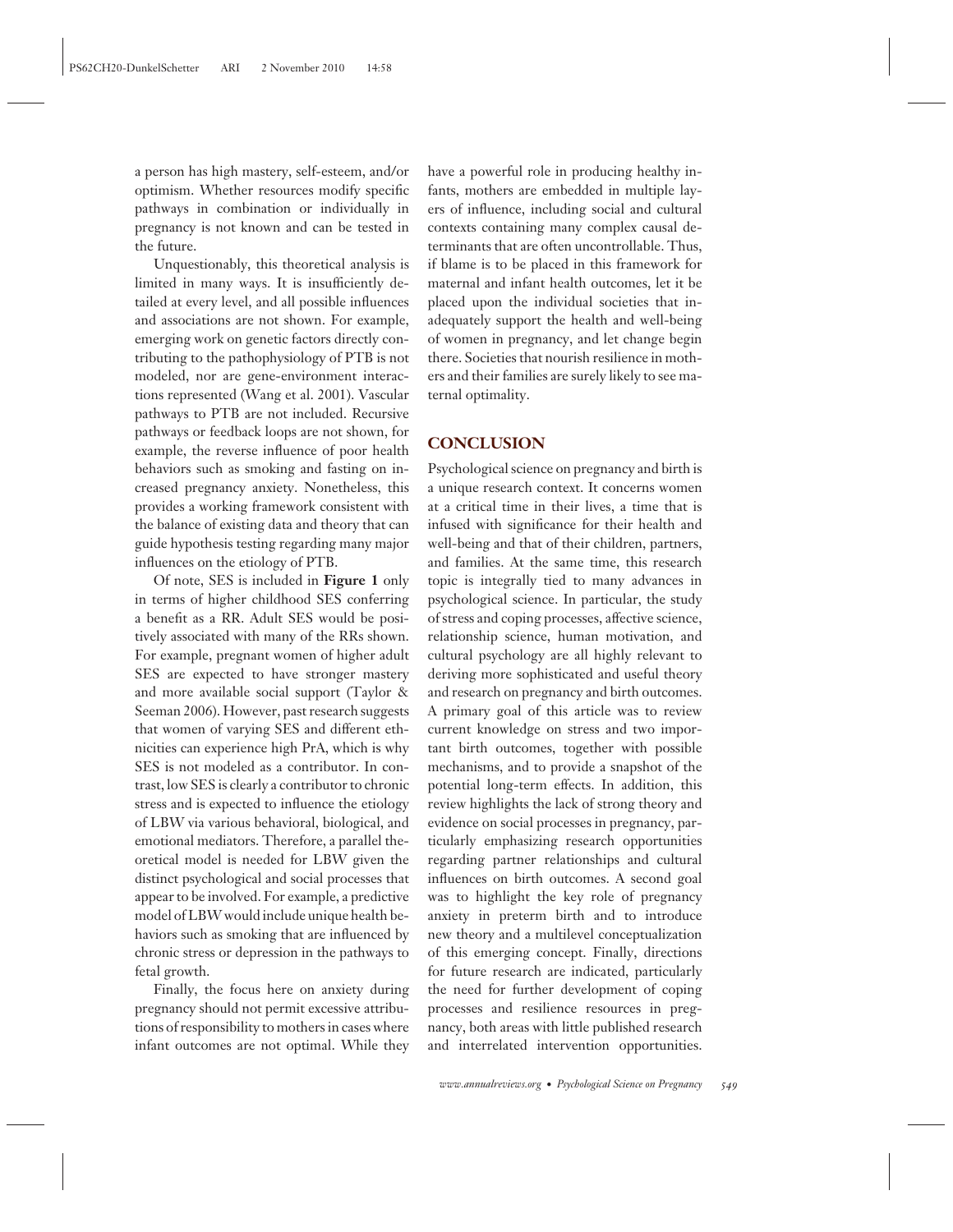Although the study of pregnancy would appear to be narrow and specialized, the thesis herein is that this research is integral to broader

psychological science and that reciprocal knowledge can be built by greater awareness of these issues.

## **SUMMARY POINTS**

- 1. Stress during pregnancy is implicated as a risk factor for adverse birth outcomes.
- 2. Pregnancy anxiety, defined as anxiety and fears specifically linked to a particular pregnancy, is emerging as an independent risk factor for spontaneous preterm birth.
- 3. Chronic stress and depressive symptoms appear to predict fetal growth and risk of low birth weight.
- 4. The mechanisms for these effects involve multilevel interacting processes including neuroendocrine, immune, and behavioral processes.
- 5. Prenatal stress and pregnancy anxiety have been shown to have extensive and far-reaching developmental effects on the fetus, newborn, infant, child, and adolescent that are the focus of much current inquiry.
- 6. Sociocultural processes, including social support, partner relationship, and a woman's cultural milieu, appear to be direct contributors to infant birth weight, although social support has not improved birth outcomes in most past randomized controlled trials.
- 7. Models of resilience are not developed for pregnancy and birth, and they add to our understanding of the complex processes influencing pregnancy and outcomes for women and infants.
- 8. A multilevel model of the contributors to pregnancy anxiety and mechanisms or pathways to preterm birth is proposed to guide future research

#### **FUTURE ISSUES**

- 1. To test the antecedents and correlates of high pregnancy anxiety and determine how high pregnancy anxiety influences onset of labor.
- 2. To investigate the roles that specific resilience factors play in modifying the processes linking pregnancy anxiety to preterm birth.
- 3. To examine chronic stressors, such as racism and discrimination, including the role of depressive symptoms, as they influence fetal growth and low infant birth weight and to determine the ways in which these pathways are similar to and different from those involved in pregnancy anxiety and preterm birth.
- 4. To design innovative and evidence-based intervention research to improve birth outcomes and the experience of pregnancy for women as well as to reduce major disparities in these outcomes, and to conduct randomized controlled trials to establish efficacy.

## **DISCLOSURE STATEMENT**

The author is not aware of any affiliations, memberships, funding, or financial holdings that might be perceived as affecting the objectivity of this review.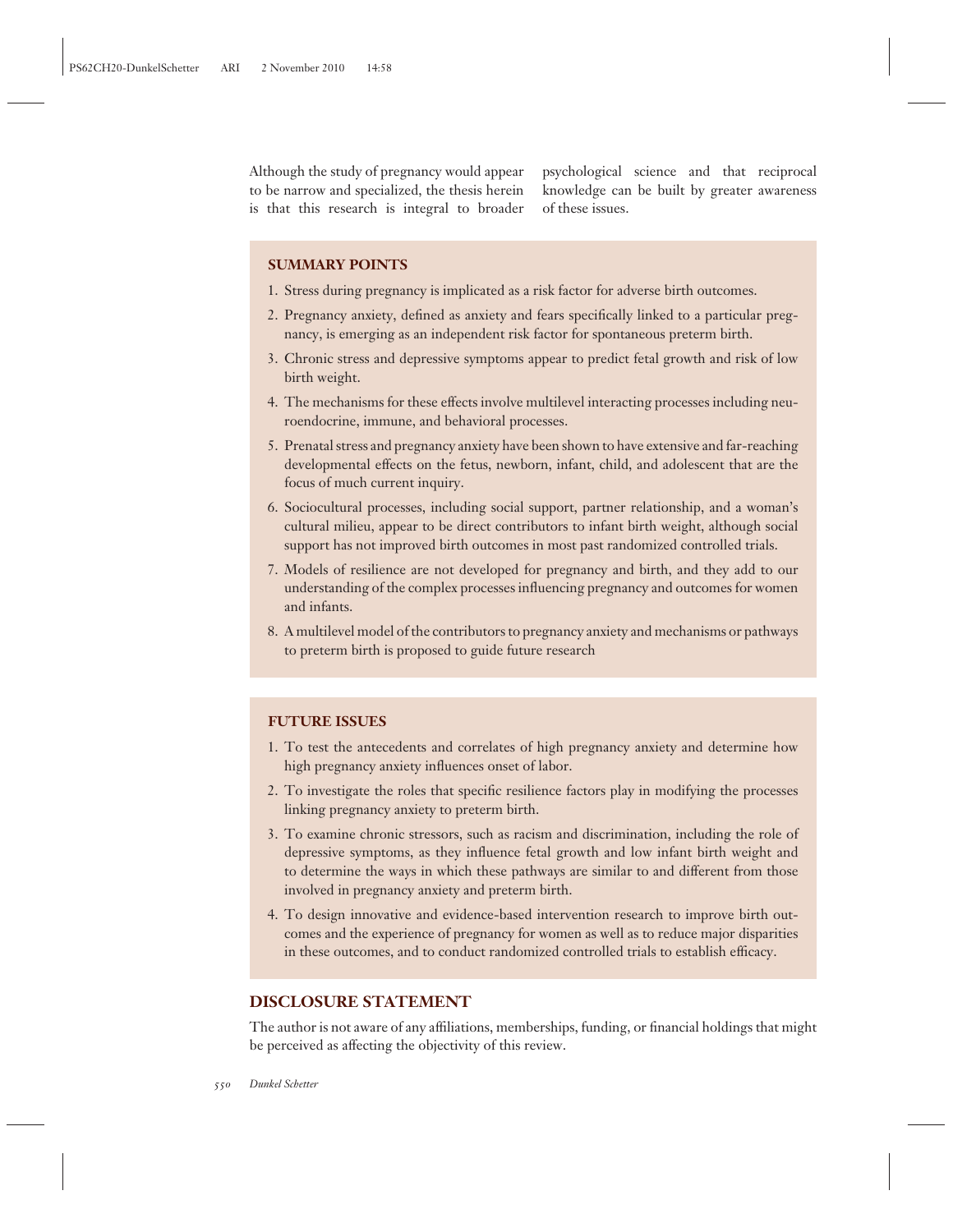#### **ACKNOWLEDGMENTS**

The contributions of former psychology postdoctoral fellows, doctoral students, and collaborators in this work are gratefully acknowledged, especially those of Cleopatra Abdou, PhD; Belinda Campos, PhD; Nancy Collins, PhD; Lauren Ellman, PhD; Laura Glynn, PhD; Clayton Hilmert, PhD; Marci Lobel, PhD; Roberta Mancuso, PhD; Christine Rini, PhD; Scott Roesch, PhD; and Tyan Parker Dominguez, PhD. Most of these individuals were supported at UCLA by institutional training grant MH15750. Thanks to Annette Stanton, PhD, Shelley Taylor, PhD, and members of my lab for valuable comments on an earlier draft of this article and to Ms. Courtney Hooker for assistance in preparation of this review.

#### **LITERATURE CITED**

- Aarnoudse-Moens CSH, Weisglad-Kuperus N, Van Goudoever JB, Oosterlaan J. 2009. Meta-analysis of neurobehavioral outcomes in very preterm and/or very low birth weight children. *Pediatrics* 124:717–28
- Abdou C, Dunkel-Schetter C, Campos B, Hilmert CJ, Parker Dominguez T, et al. 2010a. Communal cultural orientation predicts maternal prenatal and postpartum health better than ethnicity and socioeconomic status. *Cult. Div. Ethnic Min. Psychol.* 16(3):395–403
- Abdou CM, Dunkel Schetter C, Roubinov D, Jones F, Tsai S, et al. 2010b. Community perspectives: mixedmethods investigation of culture, stress, resilience, and health. *Ethn. Dis.* 20:S2–41–48
- Alder J, Fink N, Bitzer J, Hosli I, Holzgreve W. 2007. Depression and anxiety during pregnancy: a risk factor for obstetric, fetal and neonatal outcome? A critical review of the literature. *J. Matern. Fetal Neonatal Med.* 20:189–209
- Andersson L, Sundstrom-Poromaa I,Wuff M, Astrom M, Bixo M. 2003. Neonatal outcome following maternal antennal depression and anxiety: a population-based study. *Am. J. Epidemiol.* 159:872–81
- Antoni MH, Smith R. 2003. *Stress Management Intervention for Women with Breast Cancer*. Washington, DC: Am. Psychol. Assoc.

Barker DJP. 1998. *Mothers, Babies and Health in Later Life*. Edinburgh, UK: Churchill Livingstone. 2nd ed.

- Baum A, Garofalo JP, Yali AM. 1999. Socioeconomic status and health in industrial nations: social, psychological and biological pathways. *Ann. N. Y. Acad. Sci.* 896:131–44
- Behrman RE, Stith Butler A. 2006. *Preterm Birth: Causes, Consequences, and Prevention*. Washington, DC: Natl. Acad. Press
- Bergman B, Sarkar P, O'Connor TG, Modi N, Glover V. 2007. Maternal stress during pregnancy predicts cognitive ability and fearfulness in infancy. *J. Am. Acad. Child Adolesc. Psychiatry* 46:1454–63
- Beydoun H, Saflas AF. 2008. Physical and mental health outcomes of prenatal maternal stress in human and animal studies: a review of recent evidence. *Paediatr. Perinat. Epidemiol.* 290:595–96
- Blondel B. 1998. Social and medical support during pregnancy: an overview of randomized control trials. *Prenat. Neonat. Med.* 3:141–44
- Bonanno GA. 2004. Loss, trauma, and human resilience: Have we underestimated the human capacity to thrive after extremely aversive events? *Am. Psychol.* 59:20–28

Bonanno GA. 2005. Resilience in the face of potential trauma. *Curr. Dir. Psychol. Sci.* 14:135–38

Borders AEB, Grobman WA, Amsden LB, Holl JL. 2007. Chronic stress and low birth weight neonates in a low-income population of women. *Obstet. Gynecol.* 109:331–38

- Buka SL, Brennan RT, Rich-Edwards JW, Raudenbush SW, Earls F. 2003. Neighborhood support and birth weight of urban infants. *Am. J. Epidemiol.* 157:1–8
- Buss C, Davis EP, Muftuler T, Head K, Sandman CA. 2010. High pregnancy anxiety during mid-gestation is associated with decreased gray matter density in 6–9-year-old children. *Psychoneuroendocrinology* 35:141–53
- Campos B, Dunkel Schetter C, Abdou CM, Hobel CJ, Glynn LM, Sandman CA. 2008. Familialism, social support, and stress: positive implications for pregnant Latinas. *Cultur. Divers. Ethnic Minor. Psychol.* 14:155–62
- Campos B, Dunkel-Schetter C, Walsh JA, Schenker M. 2007. Sharpening the focus on acculturative change: ARSMA-II, stress, pregnancy anxiety, and infant birth weight in recently immigrated Latinas. *Hisp. J. Behav. Sci.* 29:209–24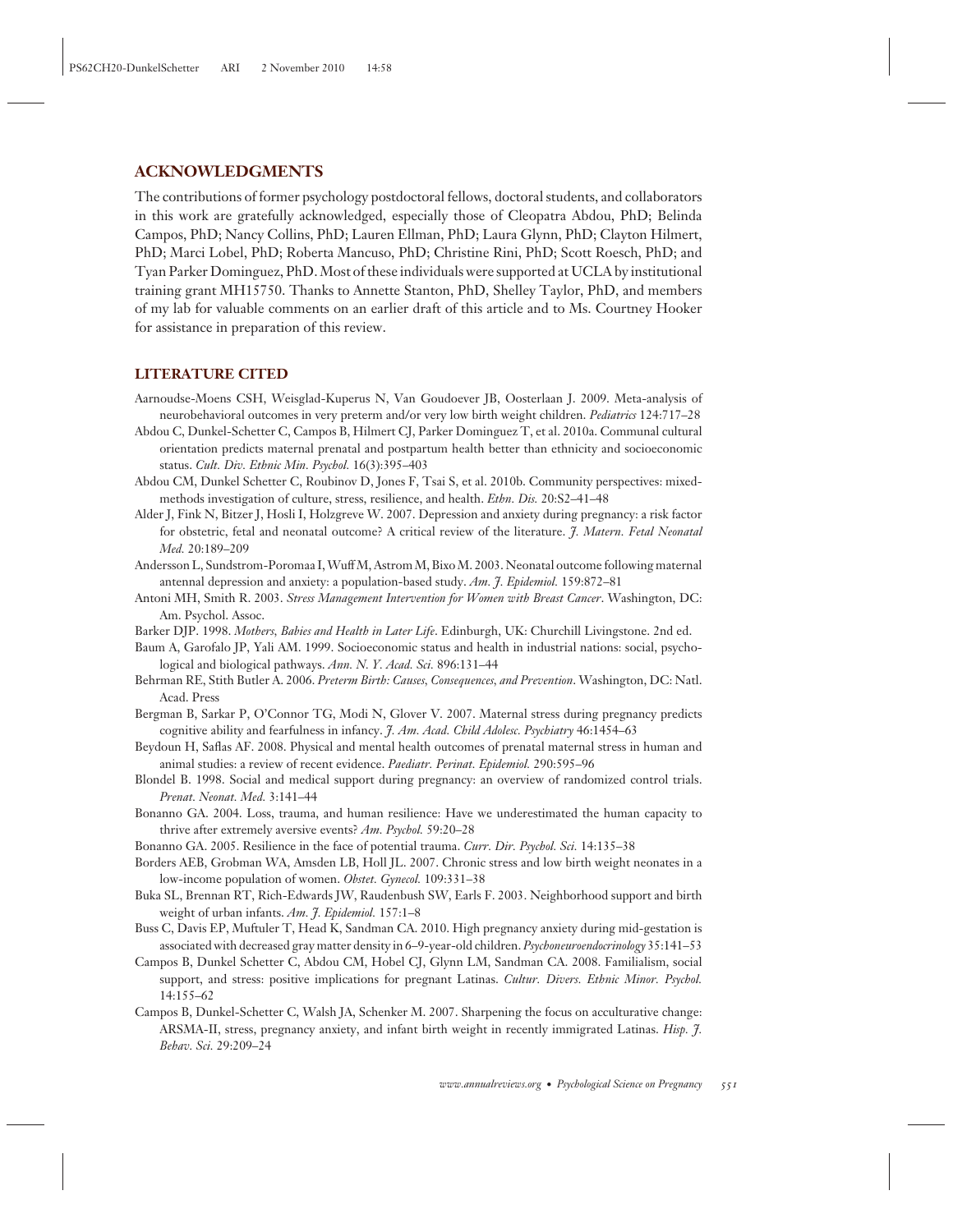Carver CS. 1998. Resilience and thriving: issues, models, and linkages. *J. Soc. Issues* 54:245–66

- Catov JM, Abatemarco DJ, Markovic N, Roberts JM. 2009. Anxiety and optimism associated with gestational age at birth and fetal growth. *Matern. Child Health J.* DOI: 10.1007/s10995-009-0513-y
- Challis JR, Lockwood CJ, Myat L, Norman JE, Strauss JF, Petraglia F. 2009. Inflammation and pregnancy. *Reprod. Sci.* 16:206–15
- Chapman HA, Hobfoll SE, Ritter C. 1997. Partners' stress underestimations lead to women's distress: a study of pregnant inner-city women. *J. Personal. Soc. Psychol.* 73:418–25
- Chen E, Hanson MD, Paterson LQ, Griffin MJ, Walker HA, Miller GA. 2006. Socioeconomic status and inflammatory processes in childhood asthma: the role of psychological stress. *J. Allergy Clin. Immunol.* 117:1014–20
- Cliver SP, Goldenberg RL, Cutter GR, Hoffman HJ, Copper RL, et al. 1992. The relationship among psychosocial profile, maternal size, and smoking in predicting fetal growth retardation. *Obstet. Gynecol.* 80:262–67
- Coe CL, Lubach GR. 2008. Fetal programming: prenatal origins of health and illness. *Curr. Dir. Psychol. Sci.* 17:36–41
- Cohen S. 1988. Psychosocial models of the role of social support in the etiology of physical disease. *Health Psychol.* 7:269–97
- Cohen S, Doyle WJ, Baum A. 2006. Socioeconomic status is associated with stress hormones. *Psychosom. Med.* 68:414–20
- Cohen S, Herbert TB. 1996. Health psychology: psychological factors and physical disease from the perspective of human psychoneuroimmunology. *Annu. Rev. Psychol.* 47:113–42
- Cohen S, Kessler R, Gordon LU. 1995. *Measuring Stress: A Guide for Health and Social Scientists*. New York: Oxford Univ. Press
- Collins NL, Dunkel-Schetter C, Lobel M, Scrimshaw SC. 1993. Social support in pregnancy: psychosocial correlates of birth outcomes and postpartum depression. *J. Personal. Soc. Psychol.* 65:1243–68
- Copper RL, Goldenberg RL, Das A, Elder N, Swain M, et al. 1996. The preterm prediction study: Maternal stress is associated with spontaneous preterm birth at less than thirty-five weeks' gestation. *Am. J. Obstet. Gynecol.* 175:1286–92
- Cote-Arsenault D. 2007. Threat appraisal, coping, and emotions across pregnancy subsequent to perinatal loss. *Nurs. Res.* 56:108–16
- Cottrell EC, Seckl JR. 2009. Prenatal stress, glucocorticoids and the programming of adult disease. *Front. Behav. Neurosci.* 3:191
- Coussons-Read ME. 2003. Neural-immune consequences of environmental and psychological stress in pregnancy. *Recent Res. Dev. Life Sci.* 1:113–30
- Coussons-Read ME, Okun ML, Nettles CD. 2007. Psychosocial stress increases inflammatory markers and alters cytokine production across pregnancy. *Brain Behav. Immun.* 21:343–50
- Coussons-Read ME, Okun ML, Schmitt MP, Giese S. 2005. Prenatal stress alters cytokine levels in a manner that may endanger human pregnancy. *Psychosom. Med.* 67:625–31
- Coussons-Read ME, Okun ML, Simms S. 2003. The psychoneuroimmunology of pregnancy. *J. Reprod. Infant Psychol.* 21:103–12
- Culhane JF, Elo IT. 2005. Neighborhood context and reproductive health. *Am. J. Obstet. Gynecol.* 192:S22–29
- Da Costa D, Larouche J, Dritsa M, Brender W. 2000. Psychosocial correlates of prepartum and postpartum depressed mood. *J. Affect. Disord.* 59:31–40
- Davis EP, Sandman CA. 2010. The timing of prenatal exposure to maternal cortisol and psychosocial stress is associated with human infant cognitive development. *Child Dev.* 81:131–48
- Davis EP, Snidman N, Wadhwa P, Dunkel-Schetter C, Glynn LM, Sandman CA. 2004. Prenatal maternal anxiety and depression predict negative behavioral reactivity in infancy. *Infancy* 6:319–31
- Dejin-Karlsson E, Hanson BS, Ostergren PO, Lindgren A, Sjoberg NO, Marsal K. 2000. Association of a ¨ lack of psychosocial resources and the risk of giving birth to small for gestational age infants: a stress hypothesis. *Br. J. Obstet. Gynaecol.* 107:89–100
- De Weerth C, Buitelaar JK. 2005. Physiological stress reactivity in human pregnancy—a review. *Neurosci. Biobehav. Rev.* 29:295–312

*552 Dunkel Schetter*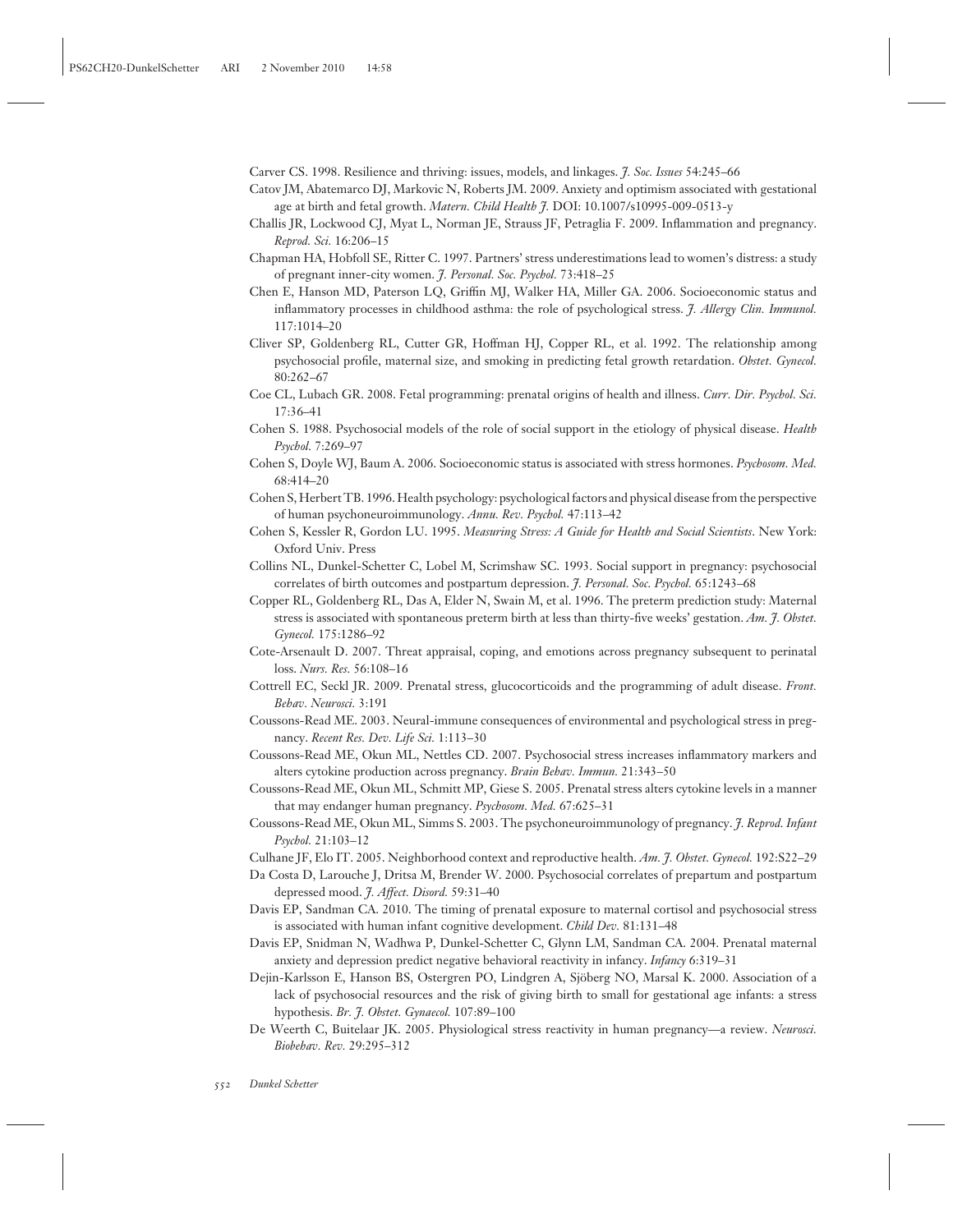DiClemente CC. 1993. Changing addictive behaviors: a process prospective. *Curr. Dir. Psychol. Sci.* 2:101–6 Diego MA, Jones NA, Field T, Hernandez-Reif M, Schanberg S, et al. 2006. Maternal psychological distress, prenatal cortisol, and fetal weight. *Psychosom. Med.* 68:747–53

DiPietro JA. 2004. The role of prenatal maternal stress in child development. *Curr. Dir. Psychol. Sci.* 13:71–74

- DiPietro JA, Hilton SC, Hawkins M, Costigan KA, Pressman EK. 2002. Maternal stress and affect influence fetal neurobehavioral development. *Dev. Psychol.* 38:659–68
- DiPietro JA, Kivlighan KT, Costigan KA, Rubin SE, Shiffler DE, et al. 2010. Prenatal antecedents of newborn neurological maturation. *Child Dev.* 81:115–30
- Dole N, Savitz DA, Hertz-Picciotto I, Siega-Riz AM, McMahon MJ, Buekens P. 2003. Maternal stress and preterm birth. *Am. J. Epidemiol.* 157:14–24
- Dole N, Savitz DA, Siega-Riz AM, Hertz-Picciotto I, McMahon MJ, Buekens P. 2004. Psychosocial factors and preterm birth among African American and White women in central North Carolina. *Am. J. Publ. Health* 94:1358–65
- Dunkel Schetter C. 2009. Stress processes in pregnancy and preterm birth. *Curr. Dir. Psychol. Sci.* 18:205–9
- Dunkel-Schetter C, Glynn L. 2010. Stress in pregnancy: empirical evidence and theoretical issues to guide interdisciplinary researchers. In *The Handbook of Stress Science*, ed. R Contrada, A Baum. New York: Springer. In press
- Dunkel Schetter C, Gurung RAR, Lobel M, Wadhwa PD. 2000. Stress processes in pregnancy and birth: psychological, biological, and sociocultural influences. In *Handbook of Health Psychology*, ed. TRA Baum, J Singer, pp. 495–518. Hillsdale, NJ: Erlbaum
- Dunkel Schetter C, Lobel M. 2010. Pregnancy and birth: a multilevel analysis of stress and birth weight. In *Handbook of Health Psychology*, ed. TA Revenson, A Baum, J Singer. London: Psychol. Press. 2nd ed. In press
- Dunkel Schetter C, Prentice J, Lu MC, Collins N, Scrimshaw SCM, Zambrana RE. 2010a. Psychosocial stress and preterm delivery in pregnant women of Mexican origin and descent. Unpubl. manuscr., Univ. Calif., Los Angeles
- Dunkel-Schetter C, Sagrestano L, Feldman P, Killingsworth C. 1996. Social support and pregnancy: a comprehensive review focusing on ethnicity and culture. In *Handbook of Social Support and the Family*, ed. G Pierce, B Sarason, I Sarason, pp. 375–412. New York: Plenum
- Dunkel Schetter C, Tanner L, Westling E, Rini C, Glynn LM, et al. 2010b. Partner support in pregnancy predicts lower maternal postpartum negative affect and infant distress. Unpubl. manuscr., Univ. Calif., Los Angeles
- Ellman LM, Dunkel Schetter C, Hobel CJ, Chicz-DeMet A, Glynn LM, Sandman CA. 2008. Timing of fetal exposure to stress hormones: effects on newborn physical and neuromuscular maturation. *Dev. Psychobiol.* 50:232–41
- Engel SAM, Erichsen HC, Savitz DA, Thorp J, Chanock SJ, Olshan AF. 2005. Risk of spontaneous preterm birth is associated with common proinflammatory cytokine polymorphisms. *Epidemiology* 16:469–77
- Feldman PJ, Dunkel-Schetter C, Sandman CA, Wadhwa PD. 2000. Maternal social support predicts birth weight and fetal growth in human pregnancy. *Psychosom. Med.* 62:715–25
- Field T, Diego M, Hernandez-Reif M. 2006. Prenatal depression effects on the fetus and newborn: a review. *Infant Behav. Dev.* 29:445–55
- Fishbein M, Triandis HC, Kanfer FH, Becker M, Middlestadt SE, Eichler A. 2001. Factors influencing behavior and behavior change. In *Handbook of Health Psychology*, ed. A Baum, TA Revenson, pp. 3–18. Mahwah, NJ: Erlbaum
- Gallo LC, Espinosa de los Monteros K, Shivpuri S. 2009. Socioeconomic status and health: What is the role of reserve capacity? *Curr. Dir. Psychol. Sci.* 18:269–74
- Gallo LC, Matthews KA. 2003. Understanding the association between socioeconomic status and physical health: Do negative emotions play a role? *Psychol. Bull.* 129(1):10–51
- Garmezy N. 1991. Resiliency and vulnerability to adverse developmental outcomes with poverty. *Am. Behav. Sci.* 34:416–30
- Giscombe CL, Lobel M. 2005. Explaining disproportionately high rates of adverse birth outcomes among African Americans: the impact of stress, racism and related factors in pregnancy. *Psychol. Bull.* 131:662–83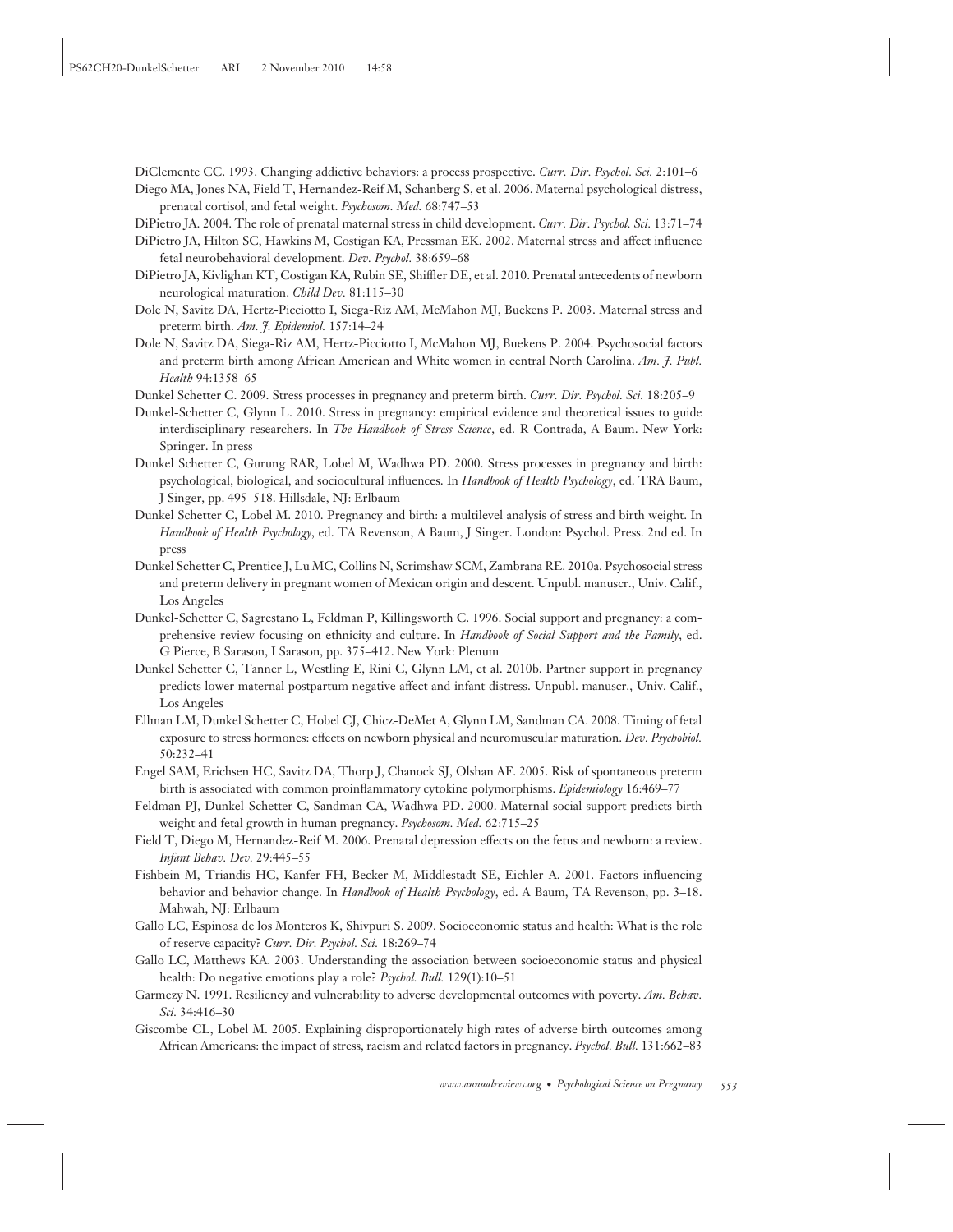- Glover V, O'Connor TG. 2002. Effects of antenatal stress and anxiety: implications for development in psychiatry. *Br. J. Psychiatry* 180:389–91
- Glynn LA, Dunkel Schetter C, Chicz-DeMet A, Hobel CJ, Sandman CA. 2007. Ethnic differences in adrenocorticotrophic hormone, cortisol and corticotrophin-releasing hormone during pregnancy. *Peptides* 28:1155–61
- Glynn LA, Dunkel Schetter C, Wadhwa PD, Sandman CA. 2004. Pregnancy affects appraisal of negative life events. *J. Psychosom. Med.* 56:47–52
- Glynn LM, Wadhwa PD, Dunkel-Schetter C, Chicz-DeMet A, Sandman CA. 2001. When stress happens matters: effects of earthquake timing on stress responsivity in pregnancy. *Am. J. Obstet. Gynecol.* 184:637– 42
- Goldenberg RL, Culhane JF, Iams JD, Romero R. 2008. Epidemiology and causes of preterm birth. *Lancet* 371:75–84
- Goldenberg RL, Hauth JC, Andrews WW. 2000. Intrauterine infection and preterm delivery. *New Engl. J. Med.* 342:1500–7
- Hedegaard M, Henriksen TB, Secher NJ, Hatch MN, Sabroe S. 1996. Do stressful life events affect duration of gestation and risk of preterm birth? *Epidemiology* 7:339–45
- Hobel C, Culhane J. 2003. Role of psychosocial and nutritional stress on birth outcome. *J. Nutr.* 133:1709–17
- Hobel CJ, Dunkel Schetter C, Roesch SC, Castro LC, Aurora CP. 1999. Maternal plasma corticotrophinreleasing hormone is associated with stress at 20 weeks gestation in pregnancies ending in preterm birth. *Am. J. Obstet. Gynecol.* 180:S257–63
- Hobel CJ, Goldstein A, Barrett ES. 2008. Psychosocial stress and pregnancy outcome. *Clin. Obstet. Gynecol.* 51:333–48

Hobfoll SE. 1989. Conservation of resources: a new attempt at conceptualizing stress. *Am. Psychol.* 44:513–24

- Hobfoll SE. 2001. The influence of culture, community, and the nested-self in the stress process: advancing conservation of resources theory. *Appl. Psychol. Int. Rev.* 50(3):337–421
- Hobfoll SE. 2002. Social and psychological resources and adaptation. *Rev. Gen. Psychol.* 6:307–24
- Hobfoll SF, Schwarzer R, Chon K. 1998. Disentangling the stress labyrinth: interpreting the meaning of the term stress as it is studied in health context. *Anxiety Stress Cop.* 11:181–212
- Hodgson EJ, Lockwood CJ. 2010. Preterm birth: a complex disease. In *Preterm Birth: Prevention and Management*, ed. V Berghella, pp. 8–16. Hoboken, NJ: Wiley-Blackwell
- Hodnett ES, Fredericks S. 2003. Support during pregnancy for women and increased risk of low birth-weight babies. *Cochrane Database Syst. Rev.* 3:CD000198
- Hoffman S, Hatch MC. 1996. Stress, social support and pregnancy outcome: a reassessment based on recent research. *Paediatr. Perinat. Epidemiol.* 10:380–405
- Hogue CJR, Hoffman S, Hatch MC. 2001. Stress and preterm delivery: a conceptual framework. *Paediatr. Perinat. Epidemiol.* 15:30–40
- Huizink AC, Mulder EJ, Buitelaar JK. 2004. Prenatal stress and risk for psychopathology: specific effects or induction of general susceptibility? *Psychol. Bull.* 130:115–42
- Huizink AC, Robles de Medina PG, Mulder EJ, Visser GH, Buitelaar JK. 2002. Coping in normal pregnancy. *Ann. Behav. Med.* 24:132–40
- Huizink AC, Robles de Medina PG, Mulder EJ, Visser GH, Buitelaar JK. 2003. Psychological measures of prenatal stress as predictors of infant temperament. *J. Am. Acad. Child Adolesc. Psychiatry* 41:1078–85
- Ickovics JR, Kershaw TS, Westdahl C, Magriples U, Massey Z, et al. 2007. Group prenatal care reduces preterm birth: results from a multi-site randomized controlled trial. *Obstet. Gynecol.* 110:330–39
- Jesse DE, Seaver W, Wallace DC. 2003. Maternal psychosocial risks predict preterm birth in a group of women from Appalachia. *Midwifery* 19:191–202
- Kashan AS, Abel KM, McNamee R, Pedersen MG, Webb RT, et al. 2008. Higher risk of offspring schizophrenia following antenatal maternal exposure to severe adverse life events. *Arch. Gen. Psychiatry* 65:146–52
- Kelly RH, Russo J, Holt VL, Danielsen BH, Zatzick DF, et al. 2002. Psychiatric and substance use disorders as risk factors for low birth weight and preterm delivery. *Obstet. Gynecol.* 100:297–304

Kemeny ME. 2003a. The psychobiology of stress. *Curr. Dir. Psychol. Sci.* 12:124–29

Kemeny ME. 2003b. An interdisciplinary research model to investigate psychosocial cofactors in disease: application to HIV-1 pathogenesis. *Brain Behav. Immun.* 17:62–72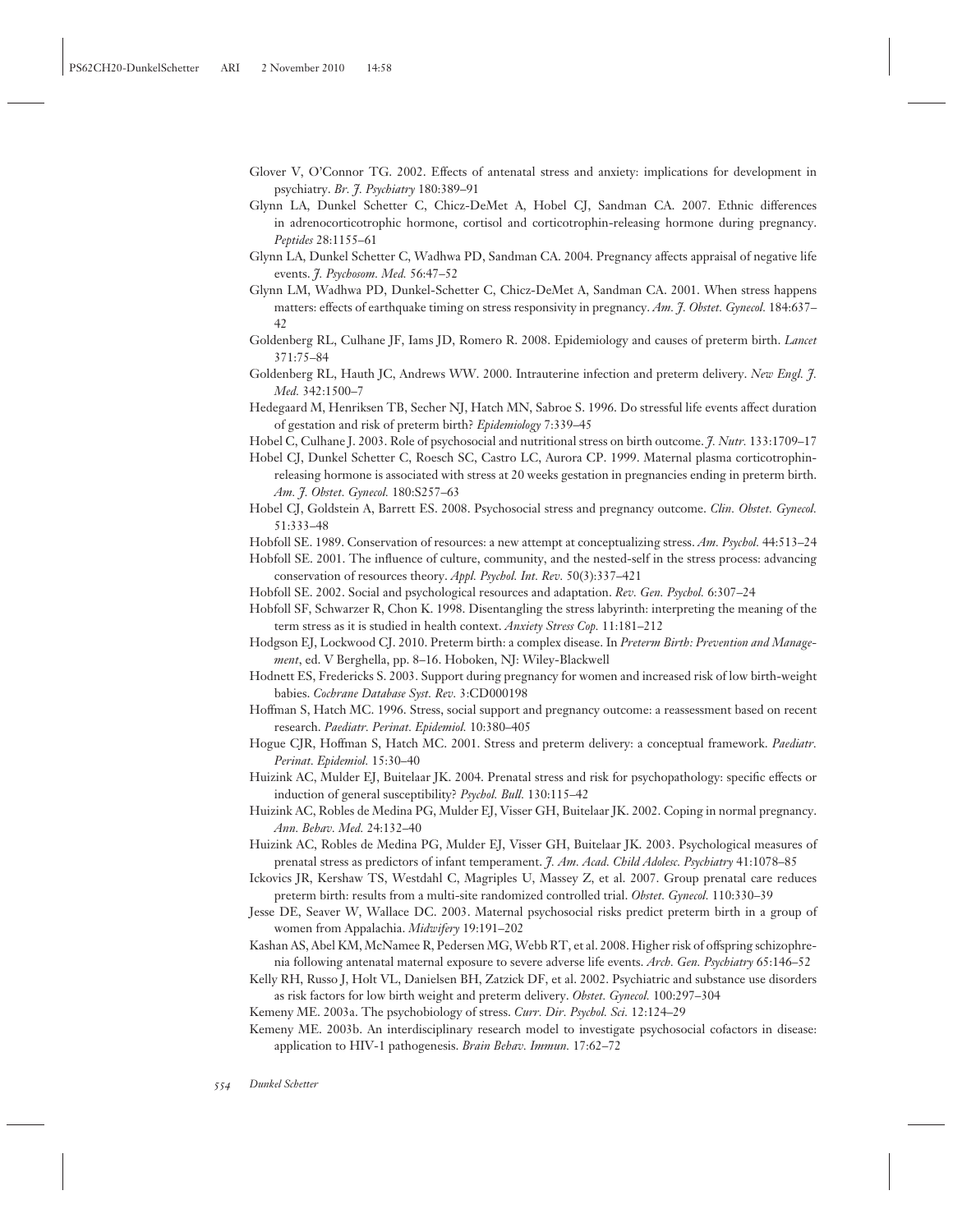Kramer MS, McDonald SW. 2009. Aerobic exercise for women during pregnancy (a review). In *The Cochrane Library, Issue 1*. Oxford: Update Software. **http//www/thecochranelibrary.com**

- Kramer MS, Lydon J, Seguin L, Goulet L, Kahn SR, McNamara H. 2009. Stress pathways to spontaneous preterm birth: the role of stressors, psychological distress, and stress hormones.*Am. J. Epidemiol.* 169:367– 71
- Krediet TG, Wiertsema SP, Vossers MJ, Hoeks SB, Fleer A, et al. 2007. Toll-like receptor 2 polymorphism is associated with preterm birth. *Pediatr. Res.* 62:474–76

Lazarus RS, Folkman S. 1984. *Stress, Appraisal, and Coping*. New York: Springer

- Leventhal H, Weinman J, Leventhal EA, Phillips LA. 2007. Health psychology: the search for pathways between behavior and health. *Annu. Rev. Psychol.* 59:477–505
- Lobel M, Cannella D, Graham J, DeVincent C, Schneider J, Meyer B. 2008. Pregnancy-specific stress, prenatal health behaviors, and birth outcomes. *Health Psychol.* 27:604–15
- Lobel M, DeVincent C, Kaminer A, Meyer B. 2000. The impact of prenatal maternal stress and optimistic disposition on birth outcomes in medically high-risk women. *Health Psychol.* 19:544–53
- Lobel M, Dunkel Schetter C, Scrimshaw SCM. 1992. Prenatal maternal stress and prematurity: a prospective study of socioeconomically disadvantaged women. *Health Psychol.* 11:32–40
- Lobel M, Yali AM, Zhu W, DeVincent C, Meyer B. 2002. Beneficial associations between optimistic disposition and emotional distress in high-risk pregnancy. *Psychol. Health* 17:77–95
- Lu MC, Halfon N. 2003. Racial and ethnic disparities in birth outcomes: a life-course perspective. *Matern. Child Health J.* 7(1):13–30
- Lu Q, Lu MC, Dunkel-Schetter C. 2005. Learning from success and failure in psychosocial intervention: an evaluation of low birth weight prevention trials. *J. Health Psychol.* 10(2):185–95
- Mancuso RA, Dunkel Schetter C, Rini CM, Roesch SC, Hobel CJ. 2004. Maternal prenatal anxiety and corticotropin-releasing hormone associated with timing of delivery. *Psychosom. Med.* 66:762–69
- Masten AS. 2001. Ordinary magic: resilience processes in development. *Am. Psychol.* 56:227–38
- McCool WF, Dorn LD, Susman EJ. 1994. The relation of cortisol reactivity and anxiety to perinatal outcome in primiparous adolescents. *Res. Nurs. Health* 17:411–20
- McElrath TF, Hecht JL, Dammann O, Boggess A, Onderdonk G, et al. 2008. Pregnancy disorders that lead to delivery before the 28th week of gestation: an epidemiologic approach to classification. *Am. J. Epidemiol.* 168:980–89
- Mennes M, Stiers P, Lagae L, Van Den Bergh B. 2006. Long-term cognitive sequelae of antenatal maternal anxiety: involvement of the orbitofrontal cortex. *Neurosci. Biobehav. Rev.* 30:1078–86
- Messer LC, Dole N, Kaufman JS, Savitz DA. 2005. Pregnancy intendedness, maternal psychosocial factors and preterm birth. *Matern. Child Health J.* 9:403–12
- Miller G, Chen E, Cole SW. 2009. Health psychology: developing biologically plausible models linking the social world and physical health. *Annu. Rev. Psychol.* 60:501–24
- Misra DP, Guyer B, Allston A. 2003. Integrated perinatal health framework: a multiple determinants model with a life span approach. *Am. J. Prev. Med.* 25:65–75
- Mozurkewich EL, Luke B, Avni M, Wolf FM. 2000. Working conditions and adverse pregnancy outcome: a meta-analysis. *Obstet. Gynecol.* 95:623–35
- Mutale T, Creed F, Maresh M, Hunt L. 1991. Life events and low birth weight—analysis for infant preterm and small for gestational age. *Br. J. Obstet. Gynaecol.* 98:166–72
- Nierop A, Wirtz PH, Bratsikas A, Zimmermann R, Ehlert U. 2008. Stress-buffering effects of psychosocial resources on physiological and psychological stress response in pregnancy women. *Bio. Psychol.* 78:261–68
- Norbeck JS, Anderson NJ. 1989. Psychosocial predictors of pregnancy outcomes in low-income, black, Hispanic, and white women. *Nurs. Res.* 38:204–9
- Norbeck JS, DeJoseph JF, Smith RT. 1996. A randomized trial of an empirically-derived social support intervention to prevent low birth weight among African American women. *Soc. Sci. Med.* 43(6):947–54
- Norbeck JS, Tilden VP. 1983. Life stress, social support, and emotional disequilibrium in complications of pregnancy: a prospective, multivariate study. *J. Health Soc. Behav.* 24:30–46
- Nuckolls KB, Cassel J, Kaplan BH. 1972. Psychosocial assets, life crisis and the prognosis of pregnancy. *Am. J. Epidemiol.* 95:431–41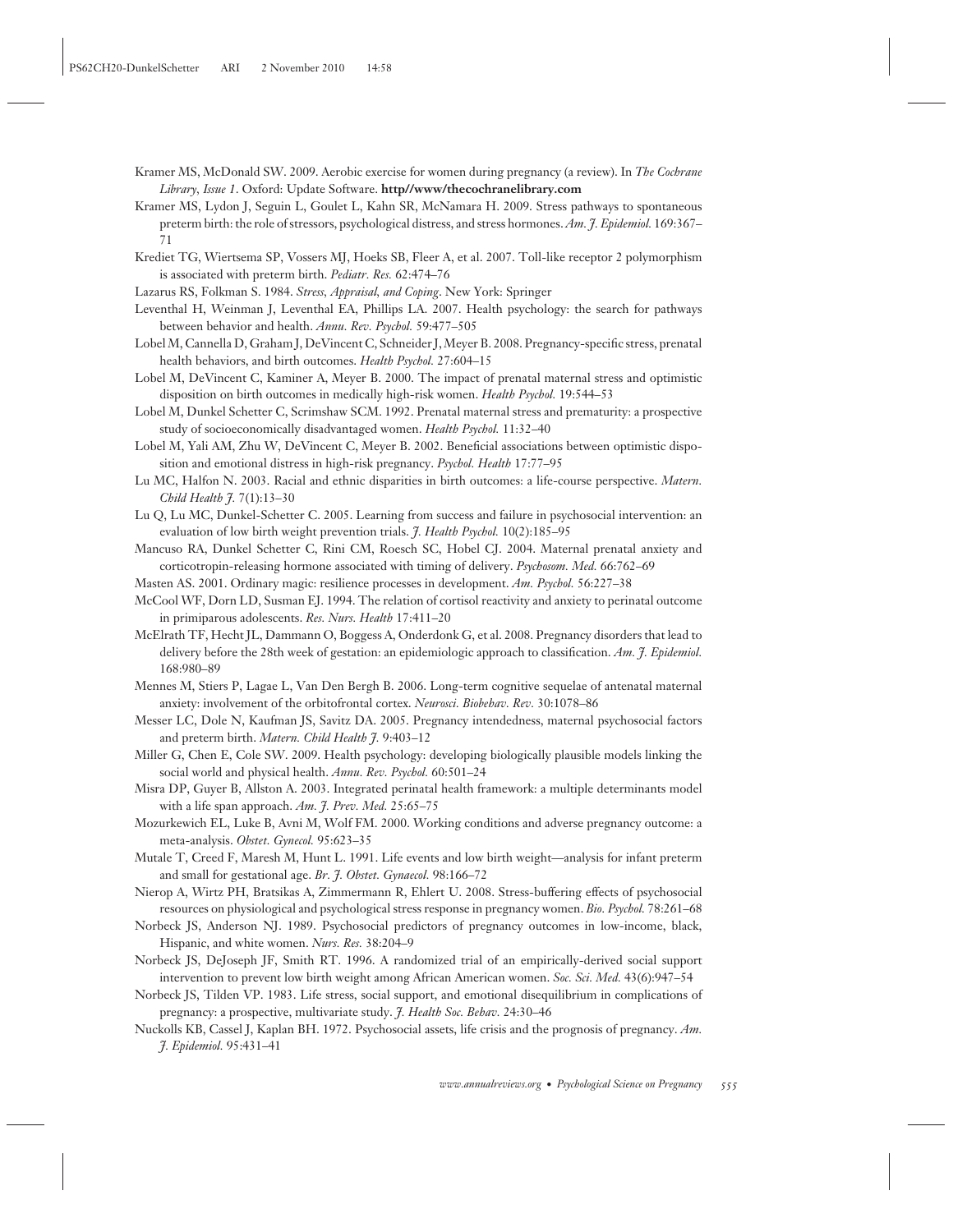- Obel C, Hedegaard M, Henriksen TB, Secher NJ, Olsen J, Levine S. 2005. Stress and salivary cortisol during pregnancy. *Psychoneuroendocrinology* 30:647–56
- O'Connor TG, Ben-Shiomo Y, Heron J, Golding J, Adams D, Glover V. 2005. Prenatal anxiety predicts individual differences in cortisol in pre-adolescent children. *Biol. Psychiatry* 58:211–17
- O'Connor TG, Heron J, Beveridge M, Glover V. 2002. Maternal antenatal anxiety and children's behavioral/emotional problems at 4 years. *Br. J. Psychiatry* 180:502–8
- O'Connor TG, Heron J, Golding J, Glover V. 2003. Maternal antenatal anxiety and behavioral/emotional problems in children: a test of a programming hypothesis. *J. Child Psychol. Psychiatry* 44:1025–36
- O'Donnell K, O'Connor TG, Glover V. 2009. Prenatal stress and neurodevelopment of the child: focus on the HPA axis and role of the placenta. *Dev. Neurosci.* 31:285–92
- Okun ML, Coussons-Read ME. 2007. Sleep disruption during pregnancy: How does it influence serum cytokines? *J. Reprod. Immunol.* 73:158–65
- O'Leary V, Ickovics JR. 1995. Resilience and thriving in response to challenge: an opportunity for a paradigm shift in women's health. *Women's Health* 1:121–42
- Orr S, Reiter J, Blazer D, James S. 2007. Maternal prenatal pregnancy-related anxiety and spontaneous preterm birth in Baltimore, Maryland. *Psychosom. Med.* 69:566–70
- Park CL, Moore PJ, Turner RA, Adler NE. 1997. The roles of constructive thinking and optimism in psychological and behavioral adjustment during pregnancy. *J. Personal. Soc. Psychol.* 73:584–92
- Parker KJ, Buckmaster CL, Sundlass K, Schatzberg AF, Lyons DM. 2006. Maternal mediation, stress inoculation, and the development of neuroendocrine stress resistance in primates. *Proc. Natl. Acad. Sci. USA* 103:3000–5
- Parker-Dominguez T, Dunkel Schetter C, Mancuso R, Rini CM, Hobel CJ. 2005. Stress in African-American pregnancies: testing the roles of various stress concepts in prediction of birth outcomes. *Ann. Behav. Med.* 29:12–21
- Phillips DI. 2004. Fetal programming of the neuroendocrine response to stress: links between low birth weight and the metabolic syndrome. *Endocr. Res.* 30:819–26
- Pryor JE, Thompson JM, Robinson E, Clark PM, Becroft DM, et al. 2003. Stress and lack of social support as risk factors for small-for-gestational-age birth. *Acta Paediatr.* 92:62–64
- Rich-Edwards JW, Grizzard TA. 2005. Psychosocial stress and neuroendocrine mechanisms of preterm delivery. *Am. J. Obstet. Gynecol.* 192:S30–35
- Rini C, Dunkel Schetter C, Hobel CJ, Glynn LM, Sandman CA. 2006. Effective social support: antecedents and consequences of partner support during pregnancy. *Personal. Relat.* 13:207–29
- Rini C, Dunkel Schetter C. 2010. The effectiveness of social support attempts in intimate relationships: "T ain't what you do, it's the way that you do it." In *Support Processes in Intimate Relationships*, ed. K Sullivan, J Davila, pp. 26–70. New York: Oxford Univ. Press
- Rini CK, Dunkel Schetter C, Wadhwa PD, Sandman CA. 1999. Psychological adaptation and birth outcomes: the role of personal resources, stress, and sociocultural context in pregnancy. *Health Psychol.* 18:333–45
- Robbins C, Dunkel Schetter C. 2010. Conceptualizing stress and coping during pregnancy: review and recommendations. Manuscr. in preparation
- Roesch SC, Dunkel Schetter C,Woo G, Hobel CJ. 2004. Modeling the types and timing of stress in pregnancy. *Anxiety Stress Coping* 17:87–102
- Rogal S, Poschman K, Belanger K, Howell H, Smith M, et al. 2007. Effects of posttraumatic stress disorder on pregnancy outcomes. *J. Affect. Disord.* 102:137–43
- Ross L, McLean L. 2006. Anxiety disorders during pregnancy and the postpartum period: a systematic review. *J. Clin. Psychiatry* 67:1285–98
- Rutter M. 2006. Implications of resilience concepts for scientific understanding. *Ann. N.Y. Acad. Sci.* 1094:1–12
- Sabogal F, Marin G, Otero-Sabogal R, VanOss Marin B, Perez-Stable EJ. 1987. Hispanic familism and acculturation: What changes and what doesn't? *Hispanic J. Behav. Sci.* 9:397–412
- Sagrestano LM, Feldman P, Killingsworth-Rini C, Woo G, Dunkel Schetter C. 1999. Ethnicity and social support during pregnancy. *Am. J. Comm. Psychol.* 27:873–902
- Sandman CA, Glynn LM, Dunkel-Schetter C, Wadhwa P, Garite T, et al. 2006. Elevated maternal cortisol early in pregnancy predicts third trimester levels of placental corticotropin releasing hormone (CRH): priming the placental clock. *Peptides* 2:1457–63

*<sup>556</sup> Dunkel Schetter*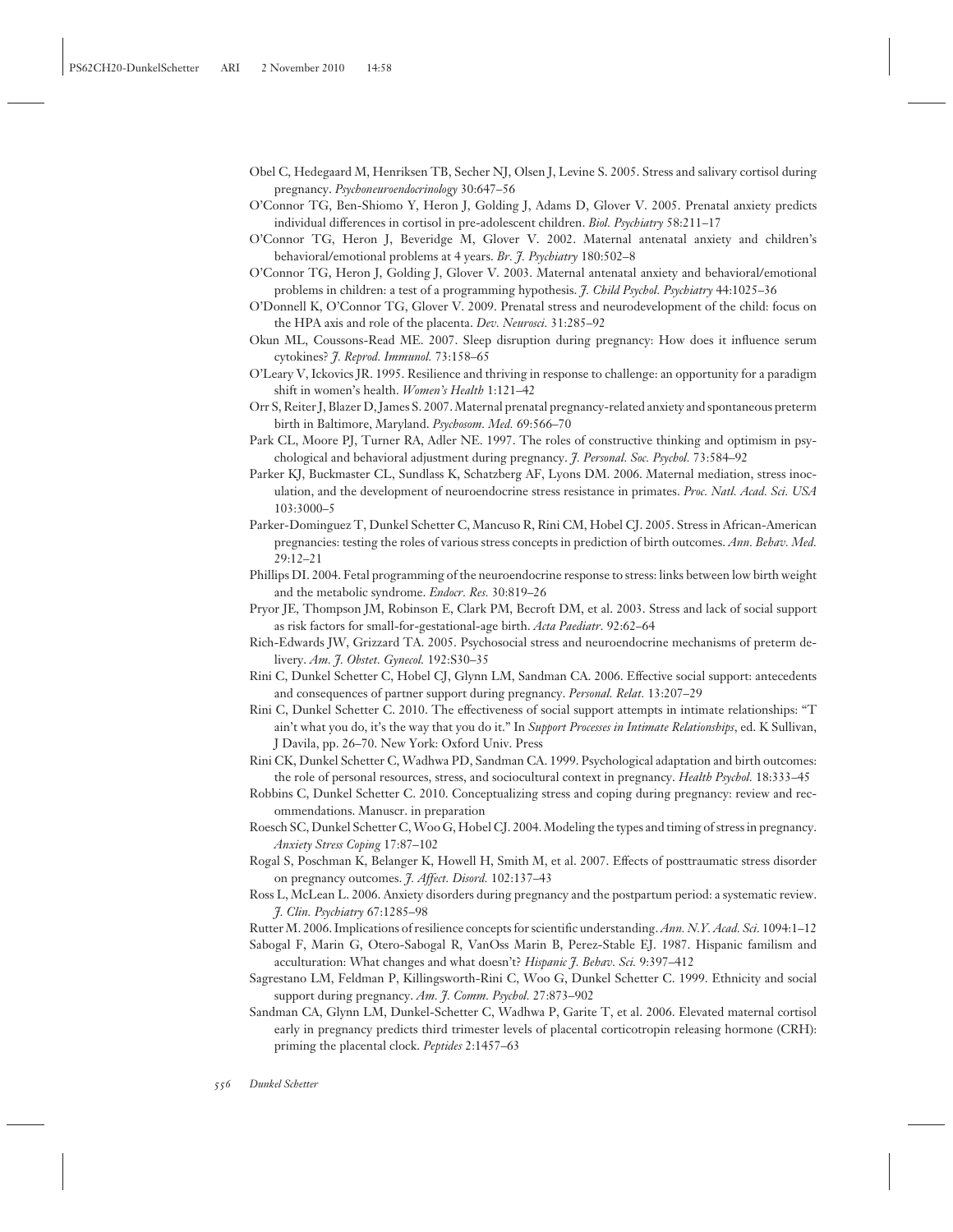- Sandman CA, Wadhwa PD, Chicz-DeMet A, Dunkel-Schetter C, Porto M. 1997. Maternal stress, HPA activity, and fetal/infant outcome. *Ann. N.Y. Acad. Sci.* 814:266–75
- Savitz D, Dunkel Schetter C. 2006. Behavioral and psychosocial contributors to preterm birth. In *Preterm birth: Causes, Consequences and Prevention*, ed. RE Behrman, AS Butler, pp. 87–123. Washington, DC: Natl. Acad. Press
- Scheier MF, Carver CS. 1985. Optimism, coping and health: assessment and implications of generalized outcome expectancies. *Health Psychol.* 4:219–47
- Schneider ML, Moore CF. 2000. Effect of prenatal stress on development: a nonhuman primate model. In *The Effects of Early Adversity on Neurobehavioral Development*, ed. CA Nelson, pp. 201–43. Mahwah, NJ: Erlbaum
- Schwarzer R. 2001. Social-cognitive factors in changing health-related behaviors. *Curr. Dir. Psychol. Sci.* 10:47–51
- Scrimshaw SCM, Zambrana R, Dunkel-Schetter C. 1997. Issues in Latino women's health: myths and challenges. In *Women's Health: Complexities and Differences*, ed. SB Ruzek, VL Oleson, AE Clarke, pp. 329–47. Columbus: Ohio State Univ. Press
- Shaver PR, Collins N, Clark CL. 1996. Attachment styles and internal working models of self and relationship partners. In *Knowledge Structures in Close Relationships: A Social Psychological Approach*, ed. GJO Fletcher, J Fitness, pp. 25–62. Hillsdale, NJ: Erlbaum
- Smith R. 1999. The timing of birth. *Sci. Am.* March, pp. 68–75
- Smith R, Smith JI, Xiaobin S, Engel PJ, Bowman ME, McGrath SA. 2009. Patterns of plasma corticotropinreleasing hormone, progesterone, estradiol, and estriol change and the onset of human labor. *J. Clin. Endocrinol. Metab.* 94:2066–74
- Stanton AL. 2010. Regulating emotions during stressful experiences: the adaptive utility of coping through emotional approach. In *Oxford Handbook of Stress, Health, and Coping*, ed. S Folkman. New York: Oxford Univ. Press. In press
- Steidel AGL, Contreas JM. 2003. A new familism scale for use with Latino populations. *Hispanic J. Behav. Sci.* 25:312–30
- Stevens-Simon C, Orleans M. 1999. Low-birth-weight prevention programs: the enigma of failure. *Birth* 26:184–91
- Suglia SF, Staudenmayer J, Cohen S, Enlow MB, Rich-Edwards JW, Wright RJ. 2010. Cumulative stress and cortisol disruption among black and Hispanic pregnant women in an urban cohort. *Psychol. Trauma Theory Res. Pract.* In press
- Taylor SE, Seeman TE. 2006. Psychosocial resources and the SES-health relationship. *Ann. N.Y. Acad. Sci.* 896:210–25
- Taylor SE. 1983. Adjustment to threatening events: a theory of cognitive adaptation. *Am. Psychol.* 38:1161–73
- Tedeschi RG, Calhoun LG. 1995. The negative consequences of trauma. In *Trauma and Transformation: Growing in the Aftermath of Suffering*, ed. RG Tedeschi, LG Calhoun, pp. 15–28. Thousand Oaks, CA: Sage
- Turner RJ, Grindstaff CF, Phillips N. 1990. Social support and outcome in teenage pregnancy. *J. Health Soc. Behav.* 31:43–57
- Van den Bergh BRH, Maarten M, Veerle S, Van de Meere J, Borger N, et al. 2006. ADHD deficit as measured in adolescent boys with a continuous performance task is related to antenatal maternal anxiety. *Pediatr. Res.* 59:78–82
- Van den Bergh BRH, Marcoen A. 2004. High antenatal anxiety is related to ADHD symptoms, externalizing problems, and anxiety in 8- and 9-year-olds. *Child Dev.* 75:1085–97
- Van den Bergh BRH, Mulder EJH, Mennes M, Glover V. 2005. Antenatal maternal anxiety and stress and the neurobehavioural development of the fetus and child: links and possible mechanisms. A review. *Neurosci. Biobehav. Rev.* 29:237–58
- Wadhwa PD, Culhane JF, Rauh V, Barve SS, Hogan V, et al. 2001. Stress, infection and preterm birth: a biobehavioral perspective. *Pediatr. Perinat. Epidemiol.* 15:17–29
- Wadhwa PD, Dunkel Schetter C, Chicz-DeMet A, Porto M, Sandma CA. 1996. Prenatal psychosocial factors and the neuroendocrine axis in human pregnancy. *Psychosom. Med.* 58:432–46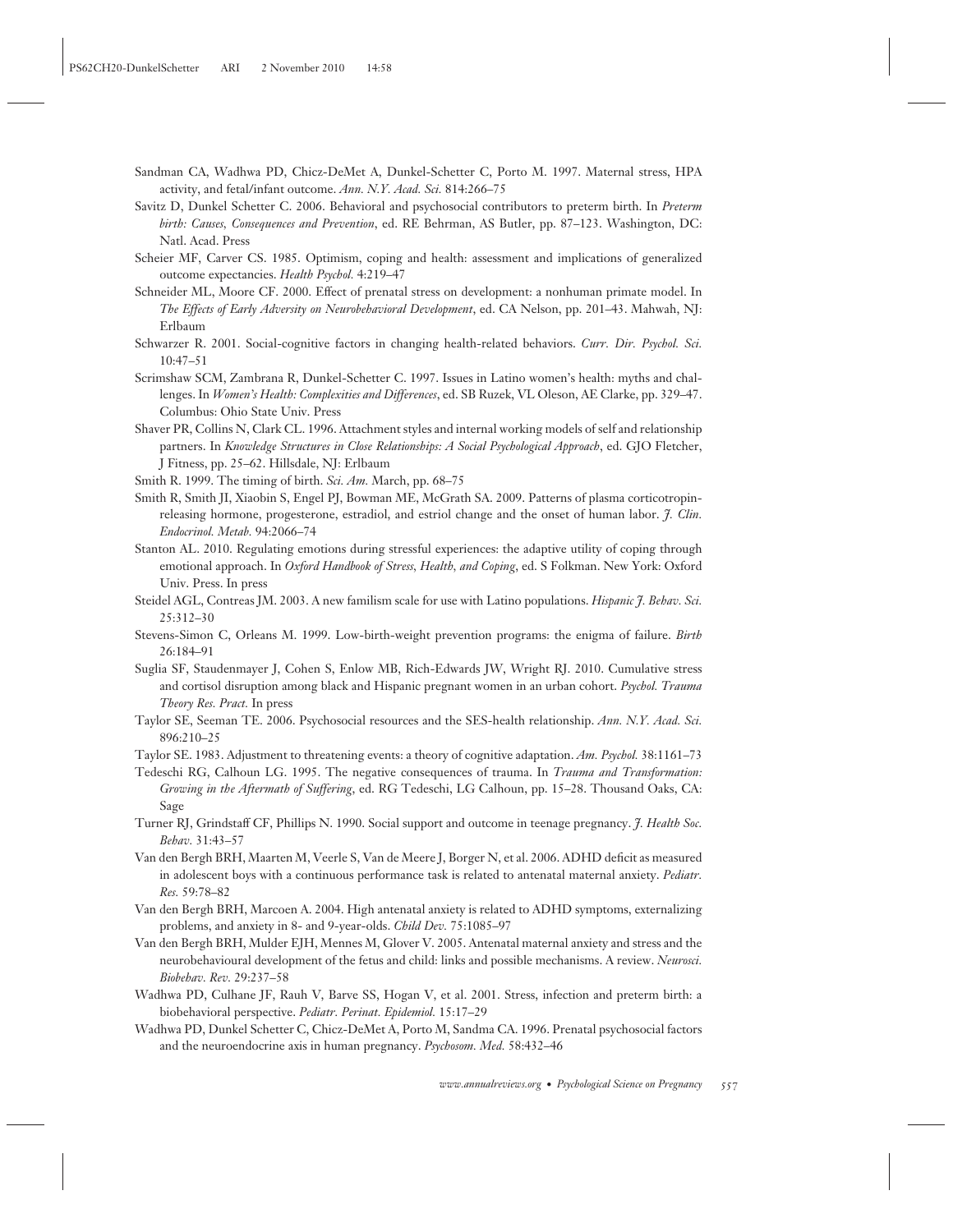- Wadhwa PD, Sandman CA, Porto M, Dunkel Schetter C, Garite TJ. 1993. The association between prenatal stress and infant birth weight and gestational age at birth: a prospective investigation. *Am. J. Obstet. Gynecol.* 164:858–65
- Wang X, Zuckerman B, Kaufman G,Wiose P, Hill M, et al. 2001. Molecular epidemiology of preterm delivery: methodology and challenges. *Pediatr. Perinat. Epidemiol.* 15:63–77
- Weinstock M. 2008. The long-term behavioural consequences of prenatal stress. *Neurosci. Biobehav. Rev.* 32:1073–86
- Woo GM. 1997. Daily demands during pregnancy, gestational age, and birth weight: reviewing physical and psychological demands in employment and non-employment contexts. *Ann. Behav. Med.* 19:385–98
- Yali AM, Lobel M. 2002. Stress-resistance resources and coping in pregnancy.*Anxiety Stress Coping* 15:289–309 Yali AM, Lobel M. 1999. Coping and distress in pregnancy: an investigation of medically high-risk women. *J. Psychosom. Obstet. Gynecol.* 20:39–52
- Zambrana RE, Dunkel Schetter C, Collins C, Scrimshaw SC. 1999. Mediators of ethnic-associated differences in infant birth weight. *J. Urban Health* 76:102–16
- Zambrana RE, Scrimshaw SCM, Collins N, Dunkel Schetter C. 1997. Prenatal health behaviors and psychosocial risk factors in pregnancy women of Mexican origin: the role of acculturation. *Am. J. Publ. Health* 74:1067–72
- Zautra AJ, Arewasikporn A, Davis MC. 2010. Resilience: promoting well-being through recovery, sustainability, and growth. *Res. Hum. Dev.* 7(3):1–119